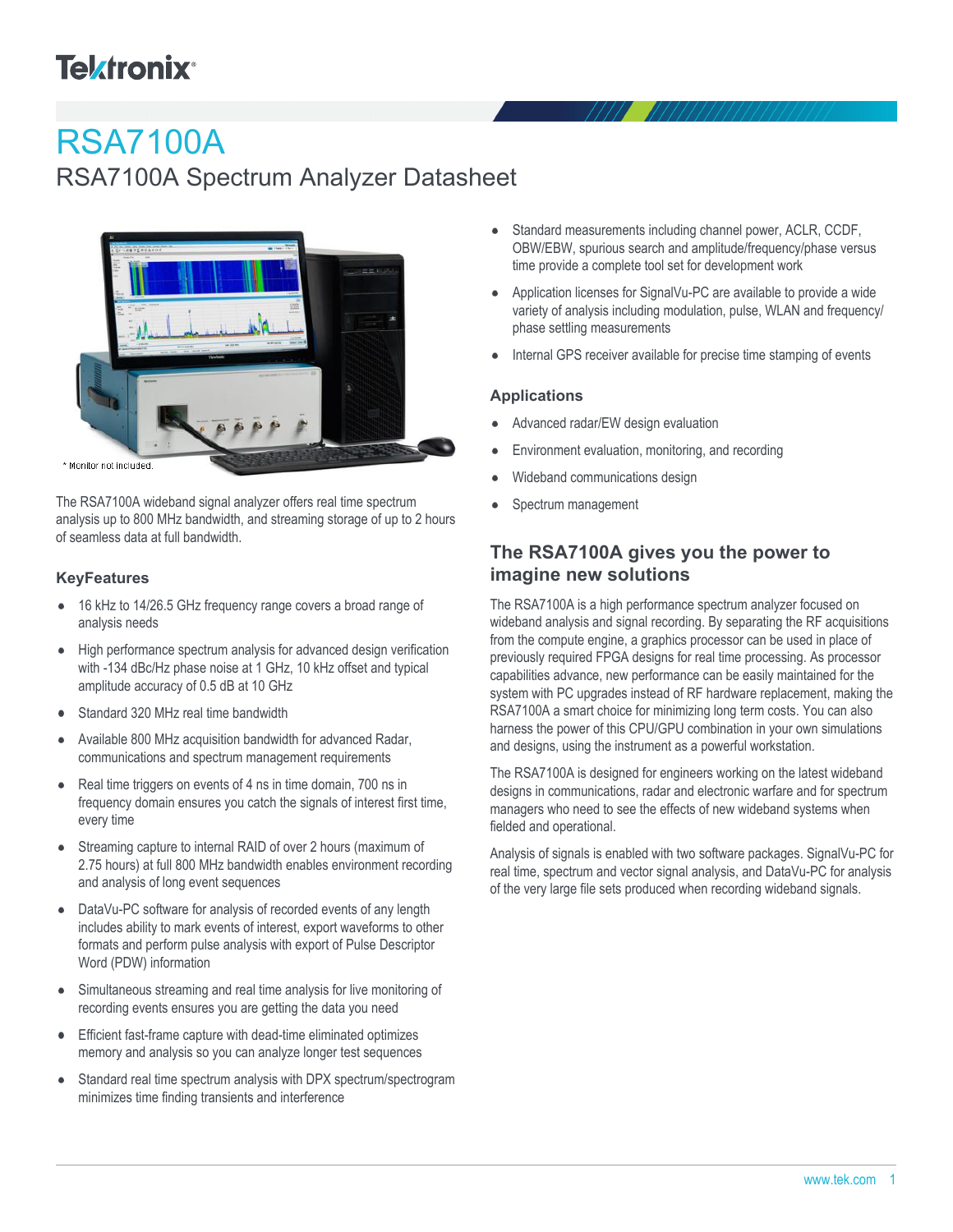## **SignalVu-PC software offers rich analysis capability**

The RSA7100 operates with SignalVu-PC, a powerful program used as the basis of Tek's traditional spectrum analyzers. SignalVu-PC offers a deep analysis capability including real time spectrum analysis and a wide variety of application packages. A programmatic interface to SignalVu-PC is provided, offering all measurements and settings to external programs. Basic functionality of the free SignalVu-PC program is far from basic and includes the measurements shown below.

#### **Measurements and functions included in SignalVu-PC base version**

| General signal analysis                                      | <b>Description</b>                                                                                                                                                                               |
|--------------------------------------------------------------|--------------------------------------------------------------------------------------------------------------------------------------------------------------------------------------------------|
| Spectrum analyzer                                            | Spans from 100 Hz to full range of the<br>instrument, 3 traces + math and<br>spectrogram trace, 5 markers with<br>power, relative power, integrated power,<br>power density and dBc/Hz functions |
| DPX spectrum/spectrogram                                     | Real time display of spectrum with 100%<br>probability of intercept of 700 nsec<br>signals in up to 800 MHz span                                                                                 |
| Amplitude, frequency, phase vs. time,<br>RF I and Q vs. time | Basic vector analysis functions                                                                                                                                                                  |
| Time Overview/Navigator                                      | Enables easy setting of acquisition and<br>analysis times for deep analysis in<br>multiple domains                                                                                               |
| Spectrogram                                                  | Analyze and re-analyze your signal in<br>2-D or 3-D waterfall display                                                                                                                            |
| Analog modulation analysis                                   | <b>Description</b>                                                                                                                                                                               |
| AM, FM, PM analysis                                          | Measures key AM, FM, PM parameters                                                                                                                                                               |
| <b>RF</b> measurements                                       | <b>Description</b>                                                                                                                                                                               |
| Spurious measurement                                         | User-defined limit lines and regions<br>provide automatic spectrum violation<br>testing across the entire range of the<br>instrument.                                                            |
| Spectrum emission mask                                       | User-set or standards-specific masks.                                                                                                                                                            |
| Occupied bandwidth                                           | Measures 99% power, -xdB down<br>points.                                                                                                                                                         |
| Channel power and ACLR                                       | Variable channel and adjacent/alternate<br>channel parameters.                                                                                                                                   |
| <b>MCPR</b>                                                  | Sophisticated, flexible multi-channel<br>power measurements.                                                                                                                                     |
| <b>CCDF</b>                                                  | Complementary Cumulative Distribution<br>Function plots the statistical variations in<br>signal level.                                                                                           |
| Signal strength                                              | Measures signal strength and displays a<br>spectrum and signal strength bar for<br>interference hunting and signal quality<br>evaluations.                                                       |

The illustration below demonstrates the power of wide-band continuous monitoring for determining spectrum occupancy and interference over time. The spectrogram and real-time spectrum displays off-air spectral activity over time from 640 MHz to 960 MHz, showing TV, narrow-band communications, cellular base stations and the unregulated 900 MHz ISM band, all time-correlated. The resolution bandwidth of the analysis is 5 kHz to assure a low noise floor, and the minimum signal duration for 100% probability of intercept is a remarkable 872 microseconds.



## **The RSA7100A combined with SignalVu-PC application licenses offers advanced analysis, 800 MHz bandwidth, and streaming to internal RAID**

SignalVu-PC offers a wealth of application-oriented options, including:

- Pulse analysis including exclusive Pulse-Ogram™ displays
- General-purpose modulation analysis (27 modulation types including 16/32/64/256 QAM, QPSK, O-QPSK, GMSK, FSK, APSK)
- Streaming data to internal RAID
- WLAN analysis of 802.11a/b/g/j/p, 802.11n, 802.11ac
- P25 analysis of phase I and phase 2 signals
- LTE™ FDD and TDD Base Station (eNB) Cell ID & RF measurements
- $\bullet$ Bluetooth® analysis of Low Energy, Basic Rate and Enhanced Data Rate
- Mapping
- AM/FM/PM/Direct Audio Measurement including SINAD, THD
- Signal Classification and Survey  $\bullet$

See the separate SignalVu-PC data sheet for complete details and ordering information. Selected applications are illustrated below.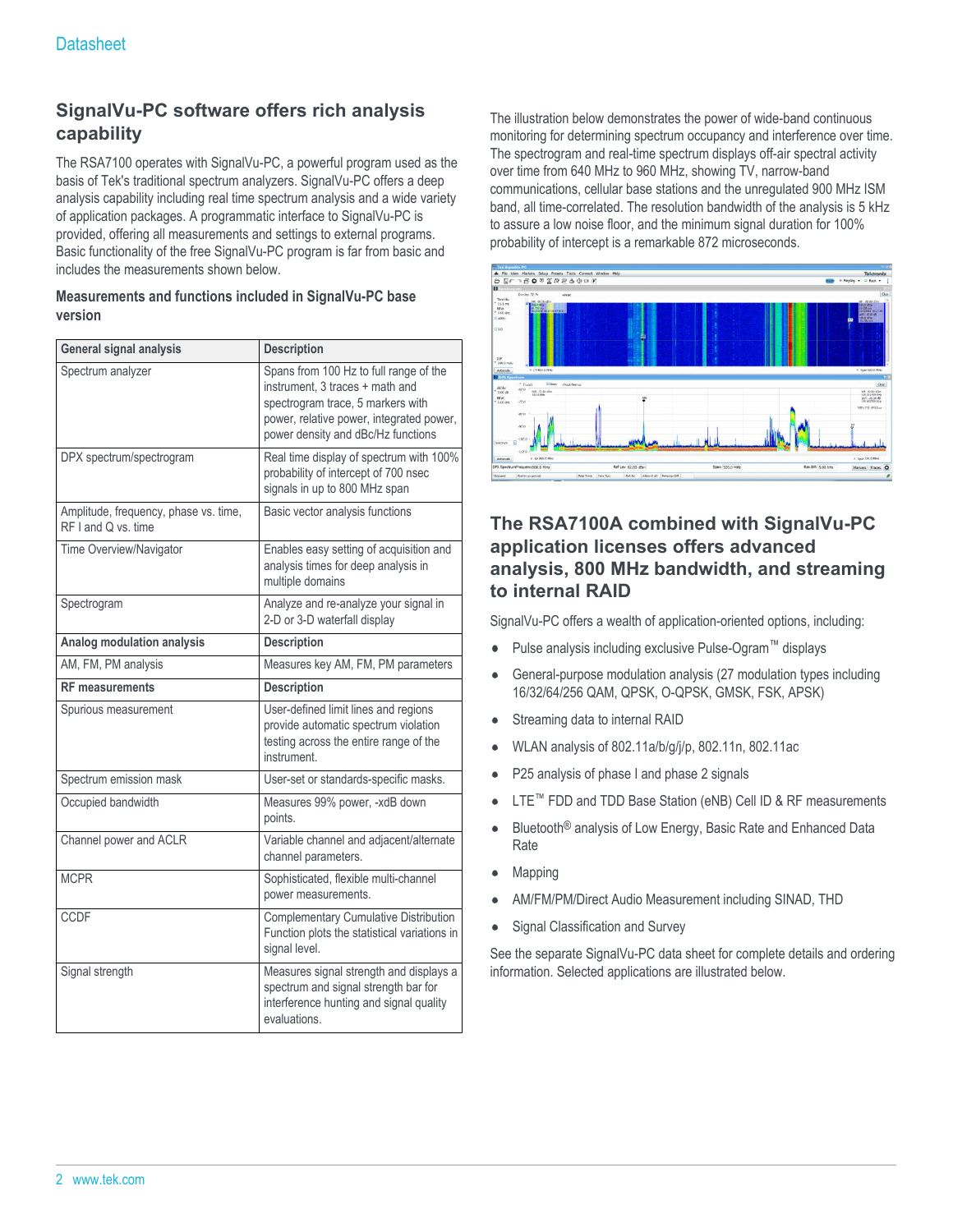#### **Pulse analysis**

The Pulse Analysis package (SVPH) provides 29 individual measurements plus cumulative statistics, opening a world of characterization for wideband pulsed system designers and evaluators. The fast-frame acquisition mode of SignalVu-PC with the RSA7100A allows you to acquire just the time of interest during your pulse, making the most efficient use of memory. Cumulative statistics displays analyze data over multiple acquisitions, further extending the analysis to millions of pulses. Displays and measurements include:

| <b>Displays</b>                       | Available measurements                |
|---------------------------------------|---------------------------------------|
| Cumulative histograms of any          | Pulse frequency                       |
| measurement                           | Power (Average on, Peak, Average      |
| Cumulative measurements table with    | transmitted)                          |
| statistics (min, max, mean, standard  | Pulse width                           |
| deviation)                            | Rise time                             |
| Cumulative histograms of any          | Fall time                             |
| measurement                           | Repetition interval (seconds and Hz)  |
| Pulse-Ogram waterfall display of      | Duty factor (% and ratio)             |
| amplitude vs. time of multiple pulses | Ripple (dB and %)                     |
| Spectrum of any pulse from the Pulse- | Droop (dB and %)                      |
| Ogram                                 | Overshoot (dB and %)                  |
| Measurement display of any selected   | Pulse-to-Pulse and Pulse-to-Reference |
| pulse vs. time                        | frequency difference                  |
| Trend of selected measurement vs.     | Pulse-to-Pulse and Pulse-to-Reference |
| pulse number                          | phase difference                      |
| FFT of selected measurement vs. pulse | Frequency error (RMS and Maximum)     |
| number                                | Phase error (RMS and Maximum)         |
|                                       | Deviation (Frequency and Phase)       |
|                                       | Impulse response (dB and time)        |
|                                       | Time stamp                            |



Shown above is a 700 MHz wide chirped signal. A time overview is presented at the top of the display that shows the pulses in the current acquisition. Phase deviation is displayed on the left, showing the characteristic parabolic shape of a frequency chirp. The signal has variations in repetition interval, shown in both the pulse table and the spectrogram on the right.



The illustration above is the unique Pulse-Ogram display in SignalVu-PC application license SVPH. This is a waterfall of triggered pulses showing their relationship to the trigger in time domain. Variations are immediately seen as changes in timing vs. trigger. Each time domain trace is represented as a spectrum on the right side of the display for immediate correlation of time and frequency domain effects.

#### **General purpose modulation analysis**

SignalVu-PC application SV21 bundles 27 different modulation types into a single analysis package that includes:

| <b>Displays</b>              | <b>Measurements</b>                     |
|------------------------------|-----------------------------------------|
| Constellation                | Error vector magnitude (RMS, Peak,      |
| I and Q vs. Time             | EVM vs Time)                            |
| FVM vs. Time                 | Modulation error ratio (MER)            |
| Frequency deviation vs. Time | Magnitude Error (RMS, peak, mag error   |
| Magnitude error vs. Time     | vs time)                                |
| Phase error vs. Time         | Phase error (RMS, Peak, Phase error vs. |
| Eye diagram                  | time)                                   |
| Trellis diagram              | Origin offset                           |
| Signal quality               | Frequency error                         |
| Symbol table                 | Gain imbalance                          |
|                              | Quadrature error                        |
|                              | Rho                                     |
|                              | FSK only: Frequency deviation, Symbol   |
|                              | timing error                            |
| Madulation America           |                                         |

#### **Modulation types**

π/2DBPSK, BPSK, SBPSK, QPSK, DQPSK, π/4DQPSK, D8PSK, 8PSK, OQPSK, SOQPSK, CPM, 16/32/64/128/256QAM, MSK, GMSK, GFSK, 2-FSK, 4-FSK, 8- FSK, 16-FSK, C4FM, D16PSK, 16APSK, and 32APSK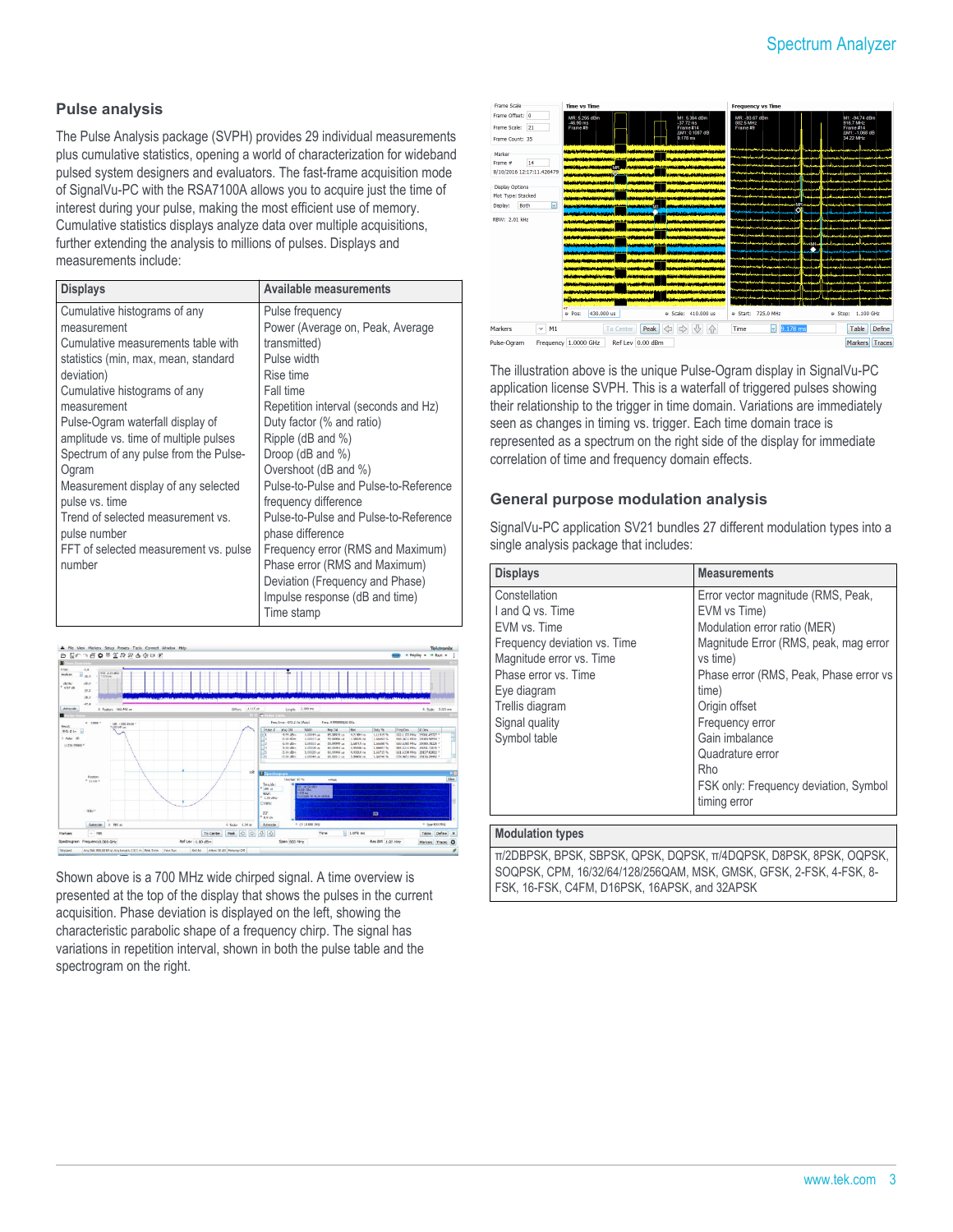

In the illustration above, a 5 GHz carrier modulated with 500 MSymbols/sec pi/4-QPSK is analyzed with the RSA7100A Option B800 and SignalVu-PC application license SVMH. A measurement summary, EVM vs. Time, and constellation display are shown along with the continuous monitoring of the DPX spectrum.

### **Streaming recording to RAID**

With option STREAMxx-SVPC, you can stream the full real time bandwidth of the RSA7100A to the available RAID system in the controller. All other analysis (real time spectrum analysis, modulation analysis, etc.) is available simultaneous with streaming. This ability to analyze while streaming ensures the quality of your data collection, avoiding re-runs and saving time. Two options for RAID are offered, with over 2 hours storage available at 800 MHz bandwidth. Longer recording times are available at reduced bandwidths.



Easy recordings are available at the touch of a button or when a trigger is received. Anticipated file size is reported and indications of skipped frames or overload conditions are provided to ensure high quality recording. Above we see a 5 second recording being made. DPX spectrum is providing real time monitoring of the 800 MHz acquisition. The file size, available disk space, recording progress, number of files recorded are all reported. Indicators of dropped frames and input overload are presented all in the same control screen.

#### **DataVu-PC for analysis of long recordings**

SignalVu-PC can open files up to 16 GB in size, and perform analysis on any 1 GB of the opened file. But 16 GB is just a few seconds of data in 800 MHz bandwidth, not enough for analysis of streamed recordings that can reach 30 TB in size. DataVu-PC is the solution for analysis of large files. With DataVu-PC you can view color-graded spectrums, spectrograms and amplitude vs. time of files of unlimited length. Search-and-mark testing is available to quickly identify signals of interest. Searches can be amplitude qualified, and a marker is placed on up to 2,000,000 events found. Replay of user-selected sections is offered for review of signals of interest, and selected areas can be exported to SignalVu-PC for further analysis. Pulse analysis is available within DataVu-PC, with results start/ stop time, average/peak power, pulse duration, Pulse Repetition Interval (PRI) and start/stop frequencies on up to 2,000,000 pulses, all exportable in Pulse Descriptor Word (PDW) format. See the separate DataVu-PC data sheet for further details.



Above is a color-graded spectrum display combined with a 99% overlap spectrogram display as shown on DataVu-PC. You have full overlap/skip control to vary rate and detail of the streaming file for complete visualization of the data.



DataVu-PC pulse option provides fast marking of pulses and measurements on large data sets. Above, the results of a pulse search are presented with the pulse measurements of start/stop time, average/peak power, pulse duration, Pulse Repetition Interval (PRI) and start/stop frequencies on up to 2,000,000 pulses. Pulse results can be exported in PDW format for use by other tools.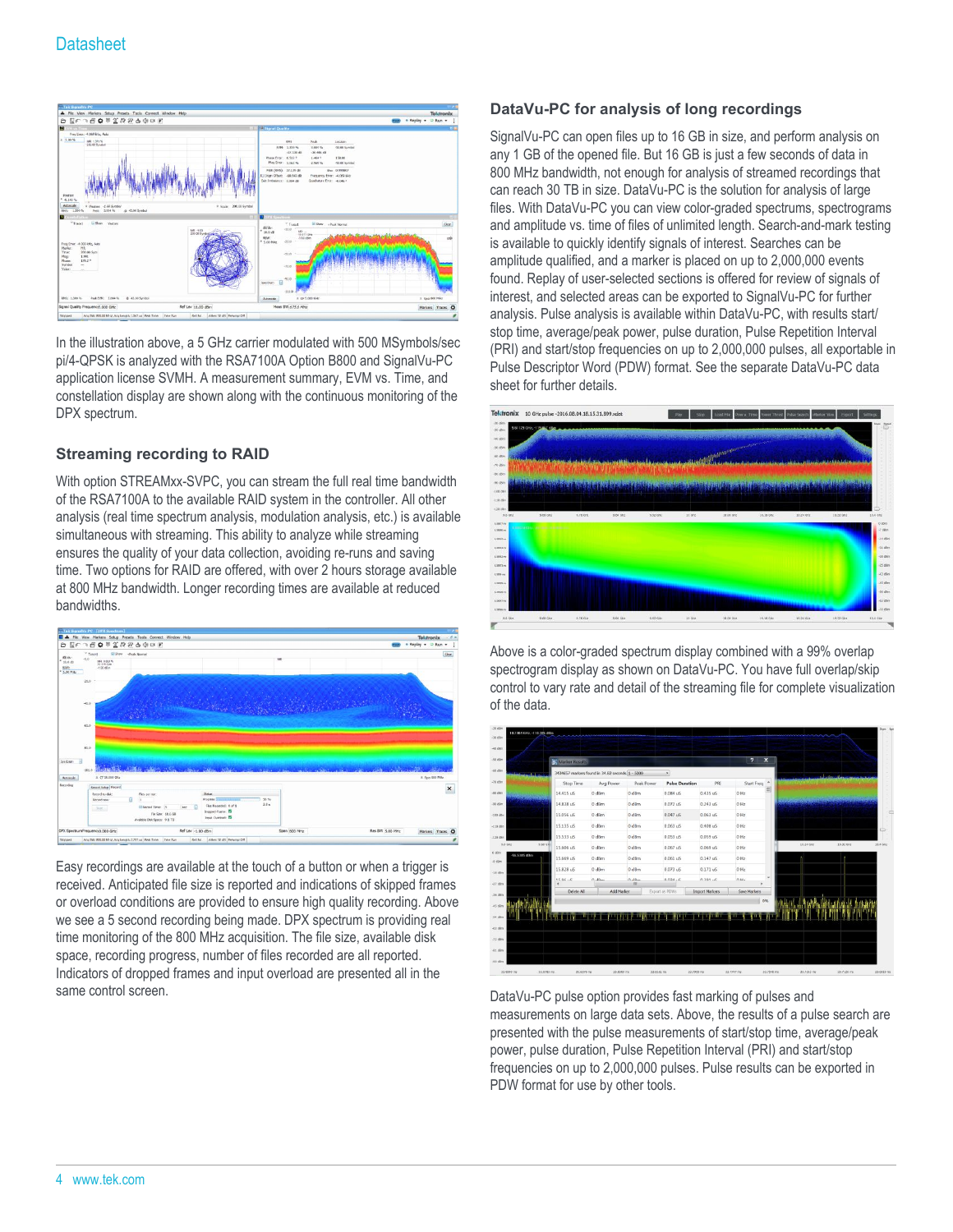## **CTRL7100A controller included with the RSA7100A**

Tektronix has designed the CTRL7100A controller to meet the specified performance of real time DPX operation with simultaneous streaming to RAID. You can also harness the power of this CPU/GPU combination in your own simulations and designs, using the instrument as a powerful workstation.

#### **Key specifications, instrument controller CTRL7100A**

The CTRL7100A is offered in the following configuration.

- Dual Intel® Xeon® Processor E5-2623 v4 (10M Cache, 2.6 GHz)  $\bullet$
- $\bullet$ 64 GB DDR4 2133 MHz RAM
- 512 GB SSD (removable)  $\bullet$
- Windows 7 (Win8 Pro COA) operating system  $\bullet$
- AMD FirePro W9100 16GB 512-bit GDDR5 PCIe 3.0 Workstation  $\bullet$ Video Card
	- o 16 GB GDDR5 memory
	- 6 Mini Display Port 1.2 outputs  $\circ$
	- 320 GB/s memory bandwidth  $\circ$
	- 4K display resolution (up to 4096 x 2160)  $\circ$
	- $\circ$ 5.24 TFLOPS single precision performance
- Streaming to RAID options (20 minutes, or 165 minutes at full 800 MHz  $\bullet$ bandwidth)
- CTRL-7100A temperature range:
	- Operating: +10 °C to +35 °C
	- o Storage: -40 °C to +70 °C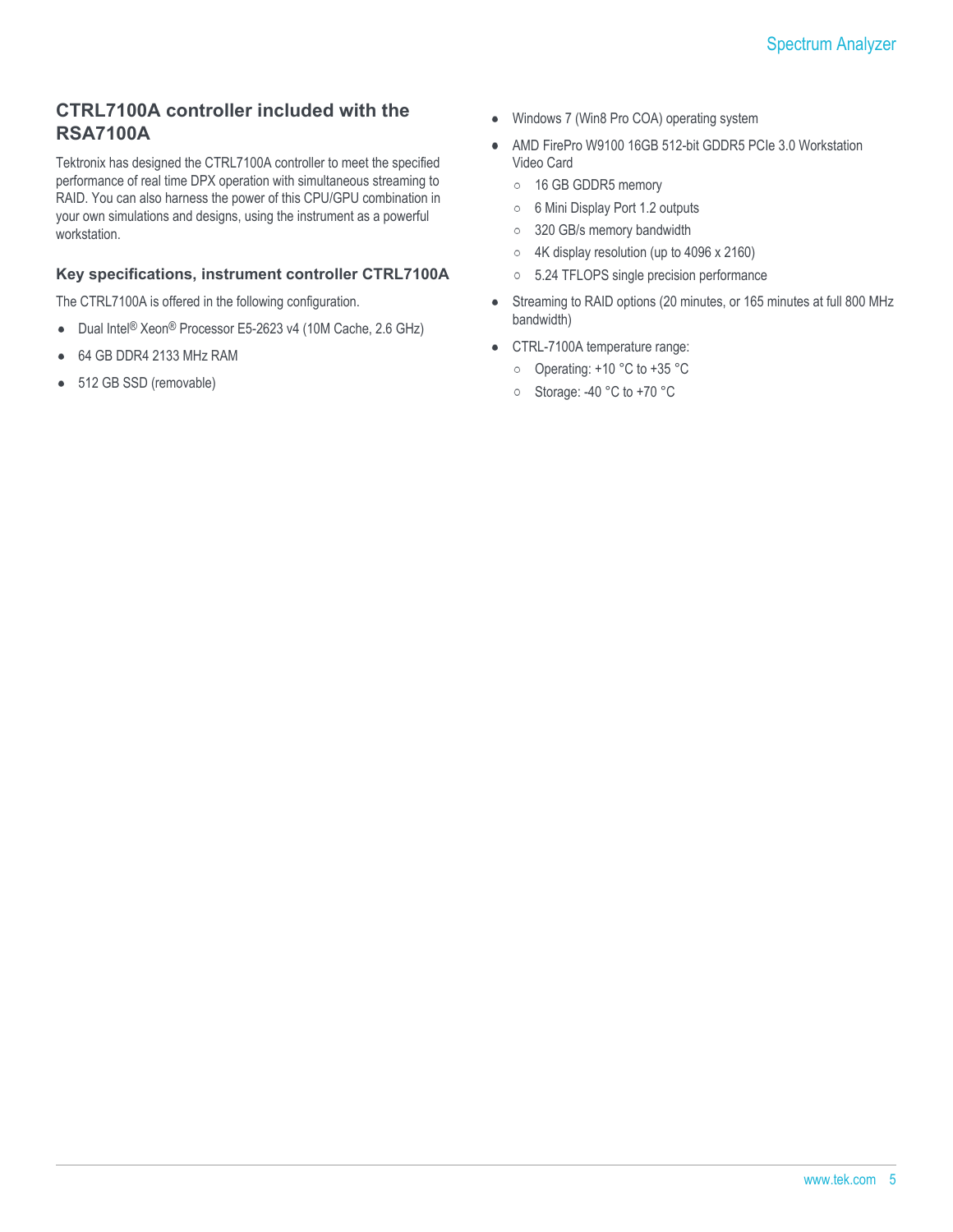## **Specifications**

All specifications are guaranteed unless noted otherwise. All specifications apply to all models unless noted otherwise.

| <b>Frequency range</b>                                       |                                         |
|--------------------------------------------------------------|-----------------------------------------|
| Frequency range                                              | Preamp OFF:                             |
|                                                              | 16 kHz to 14 GHz (RSA7100A Option 14)   |
|                                                              | 16 kHz to 26.5 GHz (RSA7100A Option 26) |
|                                                              | Preamp ON:                              |
|                                                              | 10 MHz to 3.6 GHz                       |
| <b>Tuning resolution</b>                                     | $1 \times 10^{-3}$ Hz                   |
| Frequency marker readout                                     | $\pm$ (RE × MF + 0.001 × Span) Hz       |
| accuracy                                                     | RE: Reference Frequency Error           |
|                                                              | MF: Marker Frequency [Hz]               |
| Frequency reference                                          |                                         |
| Frequency                                                    | 10 MHz                                  |
| Initial accuracy at Cal (10 min<br>warm-up)                  | $\pm$ 50 x 10 $^{-9}$ (23 °C to 28 °C)  |
| Aging after 30 days of                                       | $\pm$ 0.5 x 10 <sup>-9</sup> per day    |
| continuous operation, typical                                | $\pm$ 100 x 10 <sup>-9</sup> first year |
| Cumulative error (Initial +<br>Temperature + Aging), typical | $200 \times 10^{-9}$ (1 year)           |
| <b>Temperature drift</b>                                     | 10 x 10 -9 (23 °C to 28 °C)             |
|                                                              | 50 x 10 -9 (0 °C to 55 °C)              |
| <b>External reference output</b>                             | BNC connector, 50 $\Omega$ , nominal    |
| External reference output level                              | 0.71 Vpp to 2 Vpp into 50 $\Omega$      |
| <b>External reference output</b><br>level, typical           | 1.2 Vpp into 50 $\Omega$                |
| <b>External reference input</b>                              | BNC connector, 50 $\Omega$ , nominal    |
| External reference input<br>frequency                        | 10 MHz $\pm$ 0.2 x 10 <sup>-6</sup>     |
| External reference input level                               | 0.5 Vpp to 2 Vpp into 50 $\Omega$       |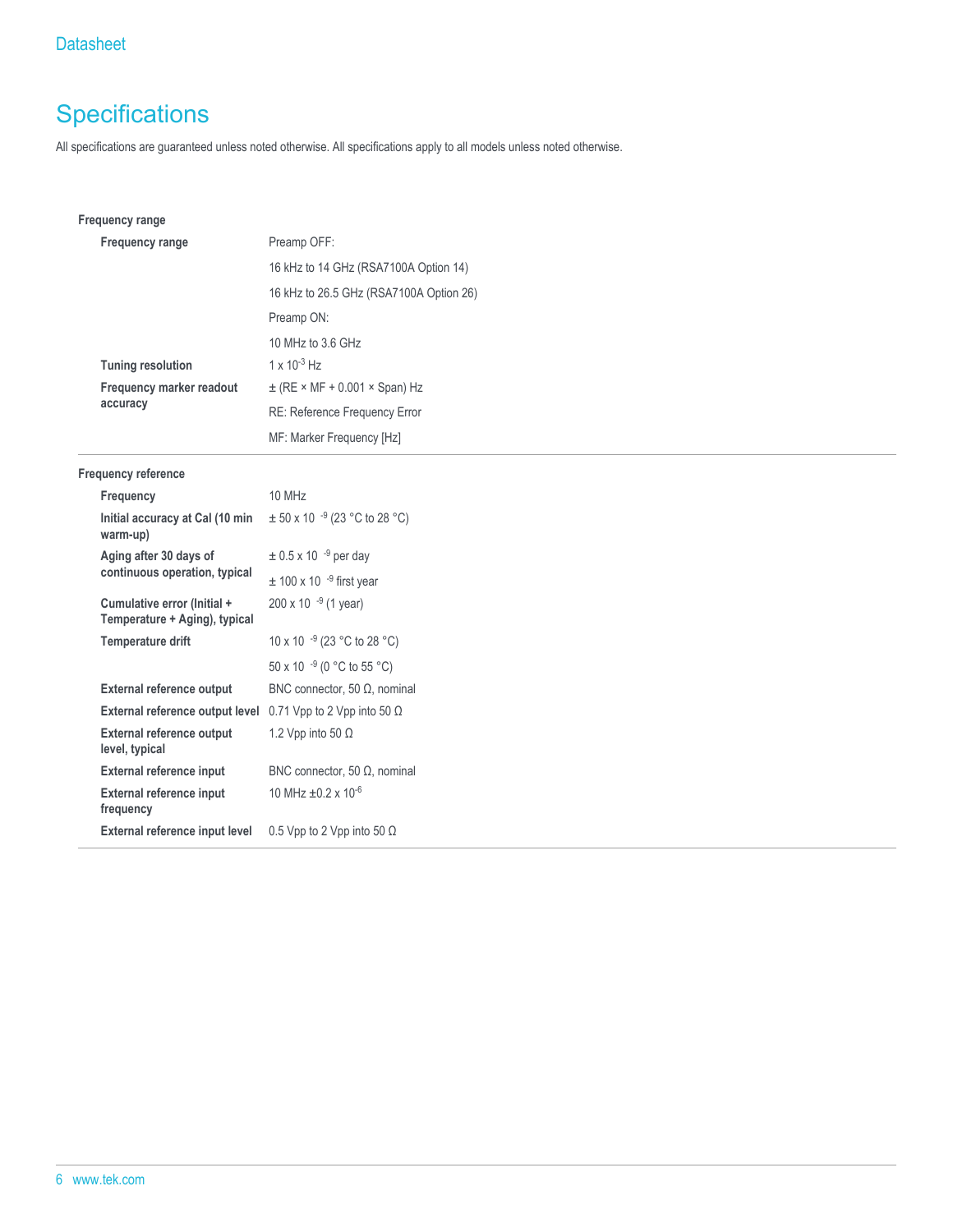#### **Phase noise**

| Frequency = $1$ GHz, typical                          | -115 dBc/Hz at 100 Hz offset     |
|-------------------------------------------------------|----------------------------------|
| mean                                                  | -128 dBc/Hz at 1 kHz offset      |
|                                                       | -134 dBc/Hz at 10 kHz offset     |
|                                                       | -132 dBc/Hz at 100 kHz offset    |
|                                                       | -142 dBc/Hz at 1 MHz offset      |
| Frequency = 5 GHz (typical                            | -114 dBc/Hz at 100 Hz offset     |
| mean, extrapolated from<br>1 GHz performance based on | -127 dBc/Hz at 1 kHz offset      |
| architecture)                                         | -133 dBc/Hz at 10 kHz offset     |
|                                                       | -131 dBc/Hz at 100 kHz offset    |
|                                                       | -141 dBc/Hz at 1 MHz offset      |
| Frequency = 10 GHz (typical                           | $-109$ dBc/Hz at $100$ Hz offset |
| mean, extrapolated from<br>1 GHz performance based on | -122 dBc/Hz at 1 kHz offset      |
| architecture)                                         | -128 dBc/Hz at 10 kHz offset     |
|                                                       | -125 dBc/Hz at 100 kHz offset    |
|                                                       | -136 dBc/Hz at 1 MHz offset      |
| $Frequency = 20 GHz (typical)$                        | -103 dBc/Hz at 100 Hz offset     |
| mean, extrapolated from<br>1 GHz performance based on | -116 dBc/Hz at 1 kHz offset      |
| architecture)                                         | -122 dBc/Hz at 10 kHz offset     |
|                                                       | -120 dBc/Hz at 100 kHz offset    |

-130 dBc/Hz at 1 MHz offset

Phase Noise  $-80.0$  $-1$  GHz Typ<br>-- 5 GHz nom  $-90.0$  $-10$  GHz Nom  $\begin{array}{l} \n 100.0 \\
 \hline\n 100.0 \\
 \hline\n 0.0 \\
 \hline\n 0.0 \\
 \hline\n 0.0 \\
 \hline\n 0.0 \\
 \hline\n 0.0 \\
 \hline\n 0.0 \\
 \hline\n 0.0 \\
 \hline\n 0.0 \\
 \hline\n 0.0 \\
 \hline\n 0.0 \\
 \hline\n 0.0 \\
 \hline\n 0.0 \\
 \hline\n 0.0 \\
 \hline\n 0.0 \\
 \hline\n 0.0 \\
 \hline\n 0.0 \\
 \hline\n 0.0 \\
 \hline\n 0.0 \\
 \hline\n 0.0 \\
 \hline\n 0.0 \\
 \hline\n 0.0 \\
 \hline\n$  $-20$  GHz Nom  $-140.0$  $-150.0$  $10\,$ 100 1000<br>Offset Frequency (Hz) 10000 100000 1000000

**RF input**

| <b>RF</b> input impedance       | $50 \Omega$                       |
|---------------------------------|-----------------------------------|
| RF VSWR (RF attn $\geq$ 10 dB). | $<$ 1.5 (10 MHz to 14 GHz)        |
| typical                         | $<$ 1.7 ( $>$ 14 GHz to 26.5 GHz) |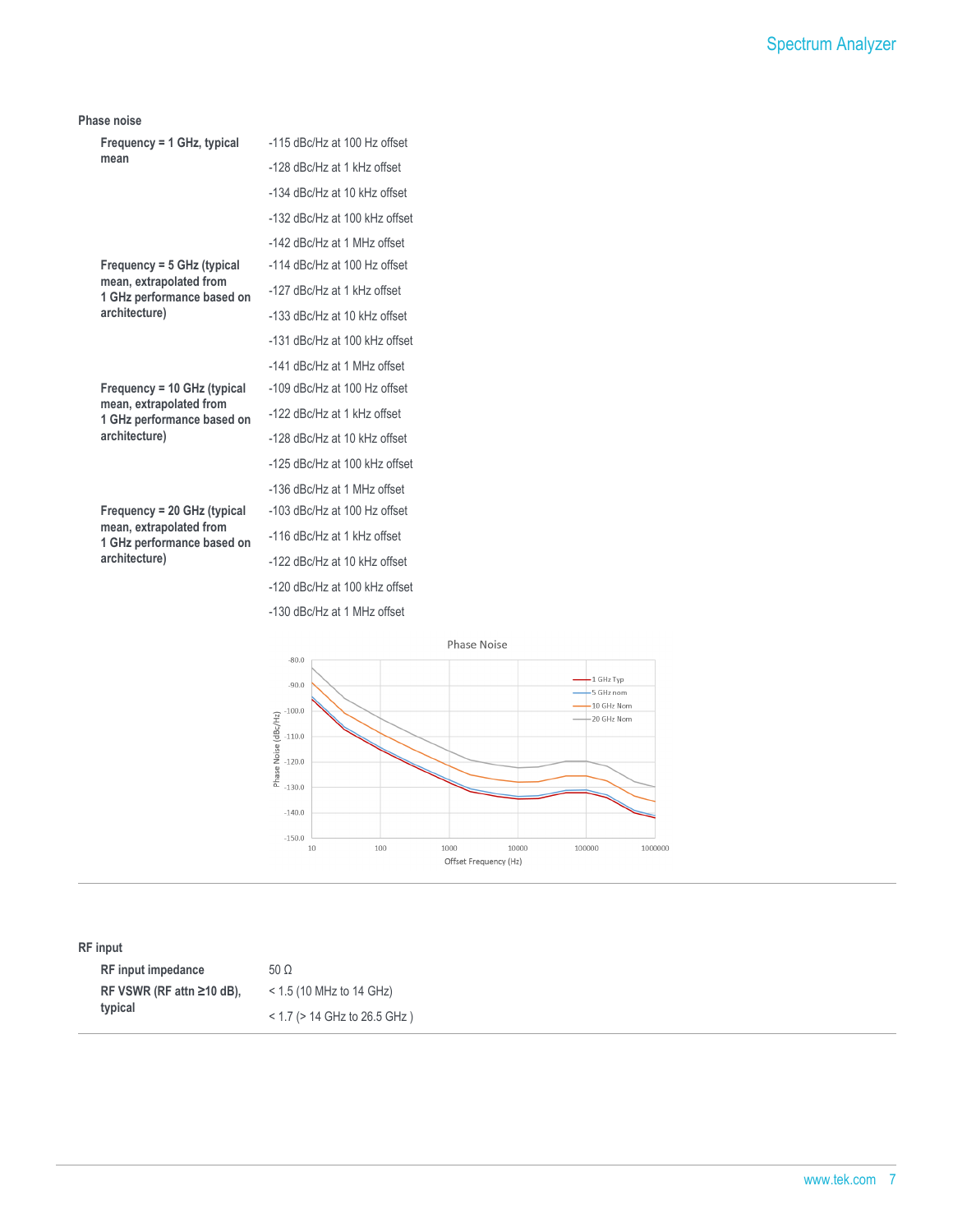| <b>Maximum RF input level</b>     |                                                 |                                                                                                                                                                                                                                                                                                                                                                                                                   |                                                                                                           |                                                                                                                                                                                                                                                                                                                                                                                                       |
|-----------------------------------|-------------------------------------------------|-------------------------------------------------------------------------------------------------------------------------------------------------------------------------------------------------------------------------------------------------------------------------------------------------------------------------------------------------------------------------------------------------------------------|-----------------------------------------------------------------------------------------------------------|-------------------------------------------------------------------------------------------------------------------------------------------------------------------------------------------------------------------------------------------------------------------------------------------------------------------------------------------------------------------------------------------------------|
| <b>Maximum DC voltage</b>         | $±40$ V (RF Input)                              |                                                                                                                                                                                                                                                                                                                                                                                                                   |                                                                                                           |                                                                                                                                                                                                                                                                                                                                                                                                       |
| Maximum Safe input power          | $+30$ dBm                                       |                                                                                                                                                                                                                                                                                                                                                                                                                   |                                                                                                           |                                                                                                                                                                                                                                                                                                                                                                                                       |
| Maximum Measurable input<br>power | $+30$ dBm                                       |                                                                                                                                                                                                                                                                                                                                                                                                                   |                                                                                                           |                                                                                                                                                                                                                                                                                                                                                                                                       |
|                                   | sampled normally.                               | ADC and IF overload are detected and the user is informed and streaming data is flagged, but not stopped. Furthermore, an IF<br>overload will initiate a protection event that will switch out the input signal. If SignalVu-PC is acquiring samples when this occurs,<br>SignalVu-PC will automatically reset the switch periodically so that if the overload condition goes away, the input will continue to be |                                                                                                           |                                                                                                                                                                                                                                                                                                                                                                                                       |
|                                   | the overload condition.                         |                                                                                                                                                                                                                                                                                                                                                                                                                   |                                                                                                           | If the overload occurs while SignalVu-PC is not acquiring, then before SignalVu-PC starts acquiring it will automatically set an<br>appropriate reference level then begin acquiring. When Center Frequency (CF) is < 80 MHz and reference level is < -40 dBm with<br>pre-amp on, LO-to-IF leakage can cause ADC overload due to the 0 Hz spur. In this case, increasing reference level will correct |
| Input attenuator                  |                                                 |                                                                                                                                                                                                                                                                                                                                                                                                                   |                                                                                                           |                                                                                                                                                                                                                                                                                                                                                                                                       |
| <b>RF</b> attenuator              | 0 dB to 100 dB in 1dB steps, 16kHz to 3.6 GHz   |                                                                                                                                                                                                                                                                                                                                                                                                                   |                                                                                                           |                                                                                                                                                                                                                                                                                                                                                                                                       |
|                                   | 0 dB to 75 dB in 5dB steps, 3.6 GHz to 26.5 GHz |                                                                                                                                                                                                                                                                                                                                                                                                                   |                                                                                                           |                                                                                                                                                                                                                                                                                                                                                                                                       |
| Input preselector                 |                                                 |                                                                                                                                                                                                                                                                                                                                                                                                                   | preselection are used in the RSA7100A: a fixed low-pass filter (LPF) and a tunable bandpass filter (BPF). | The preselector is input filters used for image suppression when the span of the instrument allows for its use. Two methods of                                                                                                                                                                                                                                                                        |
|                                   | <b>Acquisition mode</b>                         | <b>Preselector Auto</b>                                                                                                                                                                                                                                                                                                                                                                                           | <b>Preselector On</b>                                                                                     | <b>Preselector Off</b>                                                                                                                                                                                                                                                                                                                                                                                |
|                                   | Swept, 50 MHz steps                             | On                                                                                                                                                                                                                                                                                                                                                                                                                | <b>On</b>                                                                                                 | Step $CF \leq 3.6$ GHz: On<br>Step CF > 3.6 GHz: Off                                                                                                                                                                                                                                                                                                                                                  |
|                                   | Swept, 320 MHz steps                            | <b>NA</b>                                                                                                                                                                                                                                                                                                                                                                                                         | <b>NA</b>                                                                                                 | Step $CF \leq 3.41$ GHz: On<br>Step CF > 3.41 GHz: Off                                                                                                                                                                                                                                                                                                                                                |
|                                   | Real-time span $\leq$ 50 MHz                    | <b>On</b>                                                                                                                                                                                                                                                                                                                                                                                                         | O <sub>n</sub>                                                                                            | $CF \leq 3.6$ GHz: On<br>$CF > 3.6$ GHz: Off                                                                                                                                                                                                                                                                                                                                                          |
|                                   | Real-time span > 50 MHz                         | $CF \leq 3.41$ GHz: On<br>$CF > 3.41$ GHz: Off                                                                                                                                                                                                                                                                                                                                                                    | <b>NA</b>                                                                                                 | $CF \leq 3.41$ GHz: On<br>CF > 3.41 GHz: Off                                                                                                                                                                                                                                                                                                                                                          |

#### **Sweep speed**

| Full-span sweep speed,<br>typical mean | $(RBW: Auto, Span = 26.5 GHz)$ |
|----------------------------------------|--------------------------------|
|                                        | Preselector Auto: 13.5 sec     |
|                                        | Preselector Off: 1.9 sec       |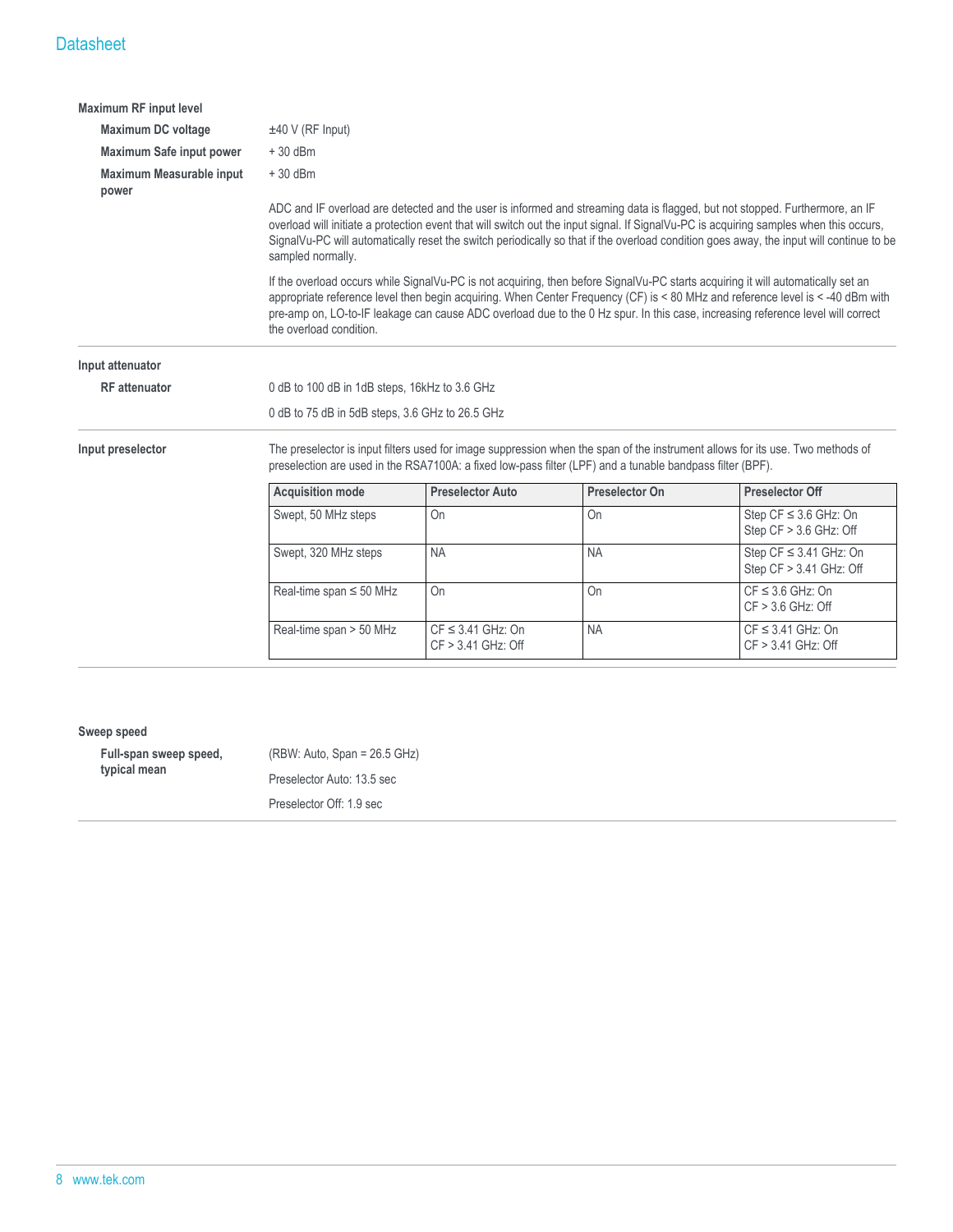#### **Amplitude and RF flatness**

**Frequency response at 18**℃ **to 28**℃ **(At 10 dB RF attenuator setting)**

**Reference level setting range** -170 dBm to +40 dBm, 0.1 dB step

 $Span \leq 100$  MHz.

For CF < 100 MHz, specifications apply for Ref Level ≥ - 40 dBm.

Verified with input level of -20 to -15 dBm, Ref level = -15 dBm, 10 dB RF attenuation, all settings auto-coupled.

Signal to noise ratios > 40 dB.

#### **Amplitude accuracy – preamp OFF**

| Center frequency range | 18 °C to 28 °C | 18 °C to 28 °C, typical | $\vert$ 0 °C to 55 °C, typical |
|------------------------|----------------|-------------------------|--------------------------------|
| 10 MHz to $<$ 100 MHz  | ---            | $\pm 0.11$ dB           | $- - -$                        |
| 100 MHz to $<$ 2.8 GHz | $\pm 0.16$ dB  | $\pm 0.13$ dB           | $\pm 0.18$ dB                  |
| 2.8 GHz to 3.6 GHz     | $\pm 0.16$ dB  | $\pm 0.13$ dB           | $\pm 0.38$ dB                  |

#### **Amplitude accuracy – preamp ON**

| Center frequency range | 18 °C to 28 °C | 18 °C to 28 °C, typical | $\vert$ 0 °C to 55 °C, typical |
|------------------------|----------------|-------------------------|--------------------------------|
| 10 MHz to < 100 MHz    | ---            | $\pm 0.2$ dB            | ---                            |
| 100 MHz to < 2.8 GHz   | $\pm 0.20$ dB  | $\pm 0.14$ dB           | $\pm 0.10$ dB                  |
| 2.8 GHz to 3.6 GHz     | $\pm 0.20$ dB  | $\pm 0.14$ dB           | $\pm 0.26$ dB                  |

**Absolute amplitude accuracy** Span ≤ 100 MHz.

For CF < 100 MHz, specifications apply for Ref Level ≥ - 40 dBm.

Verified with input level of 0 to 10 dB below Ref level, 10 dB RF attenuation, all settings auto-coupled.

Signal to noise ratios > 40 dB.

#### **Preamp OFF, Preselector Bypassed, 100 MHz Span, -10 dBm Ref Level**

| Center frequency range   | 18 °C to 28 °C | 18 °C to 28 °C, typical | 0 °C to 55 °C, typical |
|--------------------------|----------------|-------------------------|------------------------|
| 10 MHz to $<$ 100 MHz    | ---            | $\pm 0.3$ dB            | ---                    |
| 100 MHz to 3.6GHz        | $\pm 0.8$ dB   | $\pm 0.4$ dB            | $\pm 0.8$ dB           |
| $>$ 3.6 GHz to < 8.5 GHz | $\pm 0.9$ dB   | $\pm 0.4$ dB            | ±1.1 dB                |
| $8.5$ GHz to < 14 GHz    | $±1.0$ dB      | $\pm 0.5$ dB            | $±1.4$ dB              |
| 14 GHz to $<$ 20 GHz     | $±1.7$ dB      | $±1.0$ dB               | $±1.7$ dB              |
| 20 GHz to 26.5 GHz       | $±2.0$ dB      | $±1.2$ dB               | $\pm 2.2$ dB           |

#### **Preamp ON, 100 MHz Span, -30 dBm Ref Level**

| Center frequency range | 18 °C to 28 °C | 18 °C to 28 °C, typical | 0 °C to 55 °C, typical |
|------------------------|----------------|-------------------------|------------------------|
| 10 MHz to < 100 MHz    | ---            | $\pm 0.4$ dB            | ---                    |
| 100 MHz to 3.6GHz      | $±1.2$ dB      | $\pm 0.6$ dB            | $±1.2$ dB              |

#### **Preselector Enabled, 50 MHz Span, -10 dBm Ref Level**

| Center frequency range | 18 °C to 28 °C | 18 °C to 28 °C, typical | 0 °C to 55 °C, typical |
|------------------------|----------------|-------------------------|------------------------|
| $>$ 3.6 GHz to 8.5 GHz | $±1.6$ dB      | $\pm 0.8$ dB            | $±1.7$ dB              |
| 8.5 GHz to 14 GHz      | $±1.5$ dB      | $\pm 0.7$ dB            | $±1.5$ dB              |
| $>$ 14 GHz to 20 GHz   | $\pm 2.6$ dB   | $\pm$ 1.3 dB            | $+2.2$ dB              |
| 20 GHz to 26.5 GHz     | $\pm 2.8$ dB   | $±1.5$ dB               | $±2.2$ dB              |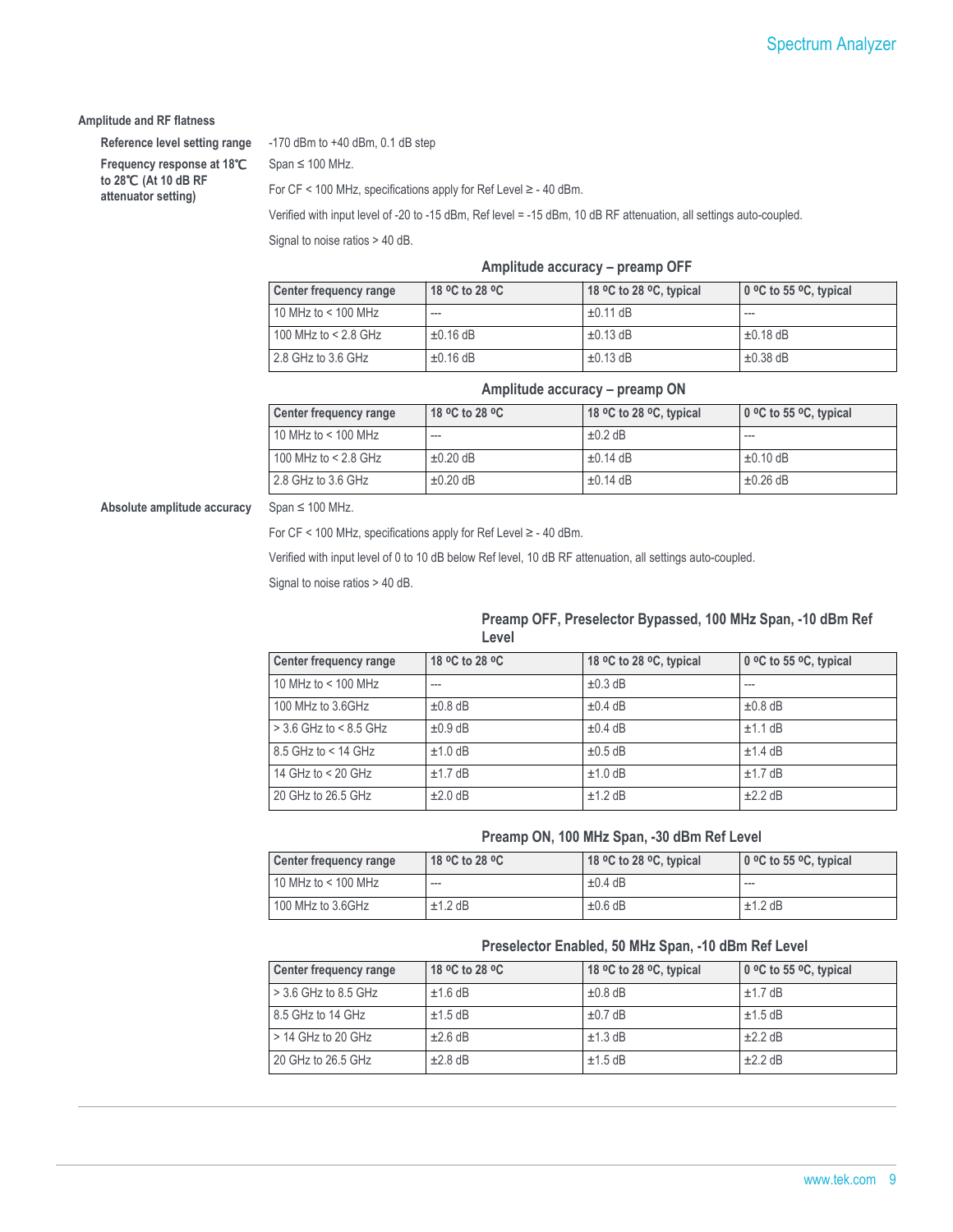#### **Channel response (amplitude and phase deviation), typical**

 $Channel$  response, typical

| For these specifications, set Preselector as Off, Attenuator to 10 dB, 18 °C to 28 °C. |  |  |
|----------------------------------------------------------------------------------------|--|--|
|                                                                                        |  |  |

| <b>Characteristic</b>                         |     | <b>Description</b>            |                            |                                  |                              |
|-----------------------------------------------|-----|-------------------------------|----------------------------|----------------------------------|------------------------------|
| Span (MHz)<br>Measurement<br>center frequency |     | Amplitude flatness<br>(dBrms) | Amplitude flatness<br>(dB) | Phase linearity<br>(degrees rms) | Phase linearity<br>(degrees) |
| 10 MHz to 3.6 GHz                             | 10  | 0.06                          | ±0.8                       | 0.08                             | ±0.1                         |
| $(CF \geq Span)$                              | 25  | 0.15                          | ±0.2                       | 0.4                              | ±0.5                         |
|                                               | 50  | 0.2                           | ±0.3                       | 1.0                              | ±1.3                         |
|                                               | 100 | 0.4                           | ±0.6                       | 2.5                              | ±3.5                         |
|                                               | 320 | 1.0                           | ±1.4                       | 10                               | ±13                          |
| 3.6 GHz to                                    | 10  | 0.07                          | ±0.1                       | 0.08                             | ±0.1                         |
| 26.5 GHz                                      | 25  | 0.1                           | ±0.12                      | 0.3                              | ±0.5                         |
|                                               | 50  | 0.1                           | $\pm 0.15$                 | 0.8                              | ±1.1                         |
|                                               | 100 | 0.17                          | $\pm 0.24$                 | 1.2                              | ±1.8                         |
|                                               | 320 | 0.6                           | ±0.86                      | 5                                | ±8                           |
|                                               | 800 | 0.9                           | ±1.27                      | 11                               | ±16                          |

| Noise and distortion                                 |                                                                                                                                                                                                                                                                              |  |  |  |  |  |
|------------------------------------------------------|------------------------------------------------------------------------------------------------------------------------------------------------------------------------------------------------------------------------------------------------------------------------------|--|--|--|--|--|
| 3rd Order IM intercept (TOI)                         | +24 dBm at 3.3 GHz, Preamp OFF                                                                                                                                                                                                                                               |  |  |  |  |  |
|                                                      | (2-tone signal level -20 dBm per tone at the RF input. 1 MHz tone separation. Attenuator = 0 dB, Ref Level = -10 dBm, 5 MHz<br>span, RBW set so noise is 10 dB below the IM3 tone level or lower. Production tested in a verification mode not part of normal<br>operation.) |  |  |  |  |  |
| 3rd Order IM intercept (TOI),                        | -12 dBm (10 MHz to 3.6 GHz, Preamp ON)                                                                                                                                                                                                                                       |  |  |  |  |  |
| typical                                              | +19 dBm (10 MHz to 100 MHz, Preamp OFF)                                                                                                                                                                                                                                      |  |  |  |  |  |
|                                                      | +24 dBm (100 MHz to 3.6 GHz, Preamp OFF)                                                                                                                                                                                                                                     |  |  |  |  |  |
|                                                      | +20 dBm (3.6 GHz to 7 GHz)                                                                                                                                                                                                                                                   |  |  |  |  |  |
|                                                      | +27 dBm (7.5 GHz to 14 GHz)                                                                                                                                                                                                                                                  |  |  |  |  |  |
|                                                      | +21 dBm (14 GHz to 26.5 GHz)                                                                                                                                                                                                                                                 |  |  |  |  |  |
|                                                      | (2-tone signal level -20 dBm per tone at the RF input. 1 MHz tone separation. Attenuator = 0 dB, Ref Level = -10 dBm. 5 MHz<br>span, RBW set so noise is 10 dB below the IM3 tone level or lower.)                                                                           |  |  |  |  |  |
| 3rd Order Intermod Distortion                        | -85 dBc (100 MHz to 3.4 GHz)                                                                                                                                                                                                                                                 |  |  |  |  |  |
| (Preamp OFF, Preselector Off,<br>320 MHz acquisition | $-65$ dBc $(3.4$ GHz to 6 GHz)                                                                                                                                                                                                                                               |  |  |  |  |  |
| bandwidth), typical                                  | $-80$ dBc (6 GHz to 26.5 GHz)                                                                                                                                                                                                                                                |  |  |  |  |  |
|                                                      | (2-tone signal level -20 dBm per tone at the RF input. 50 MHz tone separation. Attenuator = 0 dB, Ref Level = -10 dBm)                                                                                                                                                       |  |  |  |  |  |
| 2nd Harmonic Intercept                               | +40 dBm (50 MHz to 300 MHz input signal)                                                                                                                                                                                                                                     |  |  |  |  |  |
| (Preselector Enabled, Preamp<br>OFF), typical        | +74 dBm (300 MHz to 1.8 GHz input signal)                                                                                                                                                                                                                                    |  |  |  |  |  |
|                                                      | +68 dBm (1.8 GHz to 13.25 GHz input signal)                                                                                                                                                                                                                                  |  |  |  |  |  |
|                                                      | (0 dBm CW at the RF input. Attenuator = 10 dB, Ref Level = 0 dBm. Span $50 \leq MHz$ .)                                                                                                                                                                                      |  |  |  |  |  |
|                                                      |                                                                                                                                                                                                                                                                              |  |  |  |  |  |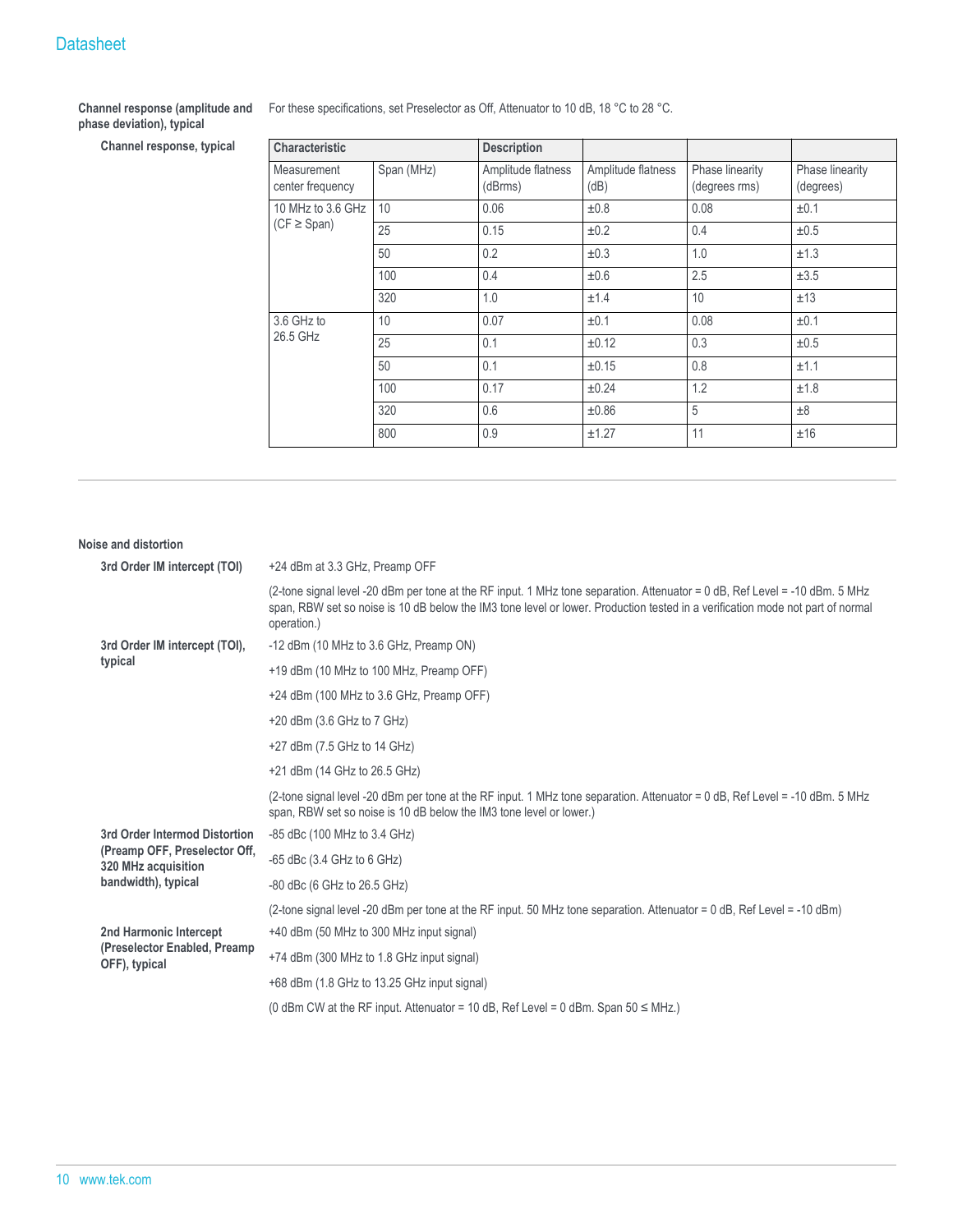| <b>Displayed Average Noise</b>                              | $-153$ dBm/Hz ( $>10$ MHz to 1.7 GHz)                                                     |
|-------------------------------------------------------------|-------------------------------------------------------------------------------------------|
| Level (DANL) (Preamp OFF,<br>Preselector OFF, 18 ∘C to      | -150 dBm/Hz (>1.7 GHz to 2.8 GHz)                                                         |
| $28 \text{ }^{\circ}C$                                      | -148 dBm/Hz (>2.8 GHz to 3.6 GHz)                                                         |
|                                                             | $-152$ dBm/Hz ( $>3.6$ GHz to 14 GHz)                                                     |
|                                                             | $-145$ dBm/Hz ( $>14$ GHz to 17 GHz)                                                      |
|                                                             | -150 dBm/Hz ( $>17$ GHz to 24 GHz)                                                        |
|                                                             | -146 dBm/Hz (>24 GHz to 26.5 GHz)                                                         |
|                                                             | (Normalized to 1 Hz RBW, with log-average detector, 0 dB attenuation, ref level -50 dBm.) |
| <b>Displayed Average Noise</b>                              | -153 dBm/Hz (200 kHz to 10 MHz)                                                           |
| Level (DANL) (Preamp OFF,<br>Preselector OFF), typical      | $-155$ dBm/Hz (10 MHz to 100 MHz)                                                         |
|                                                             | $-156$ dBm/Hz (100 MHz to 1.7 GHz)                                                        |
|                                                             | -154 dBm/Hz (1.7 GHz to 2.8 GHz)                                                          |
|                                                             | $-151$ dBm/Hz (2.8 GHz to 3.6 GHz)                                                        |
|                                                             | $-156$ dBm/Hz (3.6 GHz to 14 GHz)                                                         |
|                                                             | $-152$ dBm/Hz (14 GHz to 24 GHz)                                                          |
|                                                             | $-150$ dBm/Hz (24 GHz to 26.5 GHz)                                                        |
|                                                             | (Normalized to 1 Hz RBW, with log-average detector, 0 dB attenuation.)                    |
| <b>Displayed Average Noise</b>                              | $-163$ dBm/Hz (10 MHz to 50 MHz)                                                          |
| Level (DANL) (Preamp ON,<br>18 °C to 28 °C)                 | $-164$ dBm/Hz (50 MHz to 1.7 GHz)                                                         |
|                                                             | -162 dBm/Hz (>1.7 GHz to 3.6 GHz)                                                         |
|                                                             | (Normalized to 1 Hz RBW, with log-average detector, 0 dB attenuation, ref level -50 dBm.) |
| <b>Displayed Average Noise</b>                              | $-168$ dBm/Hz (10 MHz to 100 MHz)                                                         |
| Level (DANL) (Preamp ON),<br>typical                        | -167 dBm/Hz (100 MHz to 1.7 GHz)                                                          |
|                                                             | -165 dBm/Hz (1.7 GHz to 3.6 GHz)                                                          |
|                                                             | (Normalized to 1 Hz RBW, with log-average detector, 0 dB attenuation.)                    |
| <b>Displayed Average Noise</b><br>Level (DANL) (Preselector | -152 dBm/Hz $(3.6$ GHz to 14 GHz)                                                         |
| ON), typical                                                | -147 dBm/Hz (14 GHz to 26.5 GHz)                                                          |
|                                                             | (Normalized to 1 Hz RBW, with log-average detector, 0 dB attenuation, ref level -50 dBm.) |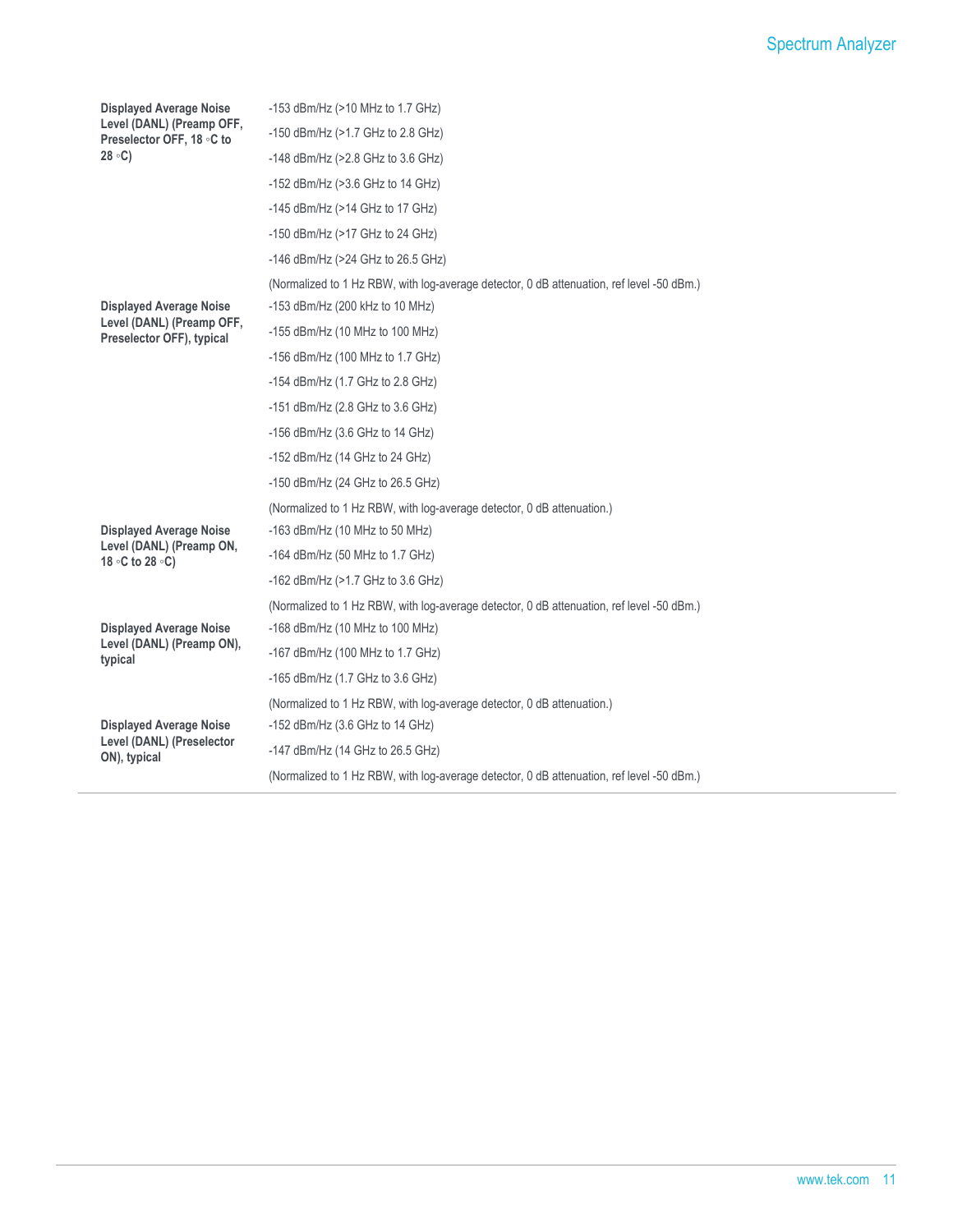|  | Residual spurious response                                 |                                                                                                |
|--|------------------------------------------------------------|------------------------------------------------------------------------------------------------|
|  | Residual response, typical                                 | $<$ -115 dBm (100 MHz to 3.6 GHz)                                                              |
|  | (Ref = -60 dBm, Span = 5 MHz)                              | <-115 dBm (3.6 GHz to 11 GHz)                                                                  |
|  |                                                            | $<$ -105 dBm (11 GHz to 14 GHz)                                                                |
|  |                                                            | < -105 dBm (14 GHz to 24 GHz)                                                                  |
|  |                                                            | < -95 dBm (24 GHz to 26.5 GHz)                                                                 |
|  |                                                            | (Measured with input terminated, 0 dB attenuation, preamp off.)                                |
|  | Residual response, typical                                 | <-99dBm (100 MHz to 3.6 GHz)                                                                   |
|  | (Ref = $-60$ dBm, Span =<br>100 MHz, 18 ℃ to 28 ℃)         | $<$ -102 dBm (>3.6 GHz to 11 GHz)                                                              |
|  |                                                            | $<$ -86 dBm (>11 GHz to 14 GHz)                                                                |
|  |                                                            | $\le$ -86 dBm (>14 GHz to 24 GHz, Option 26)                                                   |
|  |                                                            | < -84 dBm (>24 GHz to 26.5 GHz, Option 26)                                                     |
|  |                                                            | (Measured with input terminated, 0 dB attenuation, preamp off, preselector off.)               |
|  | Residual response, typical                                 | <-110 dBm (100 MHz to 3.6 GHz)                                                                 |
|  | (Ref = $-60$ dBm, Span =<br>320 MHz)                       | $<$ -105 dBm (3.6 GHz to 11 GHz)                                                               |
|  |                                                            | $<$ -85 dBm (11 GHz to 14 GHz)                                                                 |
|  |                                                            | <-85 dBm (14 GHz to 26.5 GHz)                                                                  |
|  |                                                            | (Measured with input terminated, 0 dB attenuation, preamp off, preselector off.)               |
|  | Residual response, typical                                 | $<$ -85 dBm (3.6 GHz to 14 GHz)                                                                |
|  | (Ref = $-60$ dBm, Span =<br>800 MHz)                       | < -85 dBm (14 GHz to 20 GHz)                                                                   |
|  |                                                            | < -75 dBm (20 GHz to 26.5 GHz)                                                                 |
|  |                                                            | (Measured with input terminated, 0 dB attenuation, preamp off, preselector off.)               |
|  | Spurious response with signal                              |                                                                                                |
|  | Spurious response with image                               | -98 dBc (CF = 100 MHz to 3.6 GHz, input at CF $+9.225$ GHz)                                    |
|  | signal (18 $°C$ to 28 $°C$ )                               | $-81$ dBc (CF $> 3.6$ GHz to 14 GHz, input at CF $+ 1.225$ GHz)                                |
|  |                                                            | -74 dBc (CF > 14 GHz to 26.5 GHz, input at CF + 1.225 GHz)                                     |
|  |                                                            | (lnput level = 0 dBm. Ref Level = 0 dBm. RF atten = 10 dB. 50 MHz span.)                       |
|  |                                                            | Spurious response with signal $\leq$ -80 dBc (CF = 100 MHz to 3.6 GHz, except 3.2 to 3.55 GHz) |
|  | at CF, span = 320 MHz (Spur<br>offset > 2.5 MHz), typical  | <-65 dBc (CF = $3.2$ GHz to $3.55$ GHz)                                                        |
|  |                                                            | $<$ -85 dBc (CF = 3.6 to 14 GHz)                                                               |
|  |                                                            | $< 80$ dBc (CF = 14 GHz to 26.5 GHz)                                                           |
|  |                                                            | <-65 dBc (CF = 3.6 GHz to 14 GHz, span = 800 MHz)                                              |
|  |                                                            | <-65 dBc (CF = 14 GHz to 26.5 GHz, span = 800 MHz)                                             |
|  |                                                            | (lnput level = $-10$ dBm. Ref Level = $-10$ dBm. RF atten = 10 dB. Preselector off.)           |
|  | Spurious response with signal                              | $-80$ dBc (CF = 100 MHz to 3.6 GHz, except 3.38 to 3.39 GHz)                                   |
|  | at CF (50 kHz $\le$ spur offset $\le$<br>2.5 MHz), typical | $-70$ dBc (CF = 3.38 GHz to 3.39 GHz)                                                          |
|  |                                                            | $-75$ dBc (CF = 3.6 GHz to 14 GHz)                                                             |
|  |                                                            | $-65$ dBc (CF = 14 GHz to 26.5 GHz)                                                            |
|  |                                                            | (Input level = -10 dBm. Ref Level = -10 dBm. RF atten = 10 dB. Preselector on, span = 5 MHz.)  |
|  |                                                            |                                                                                                |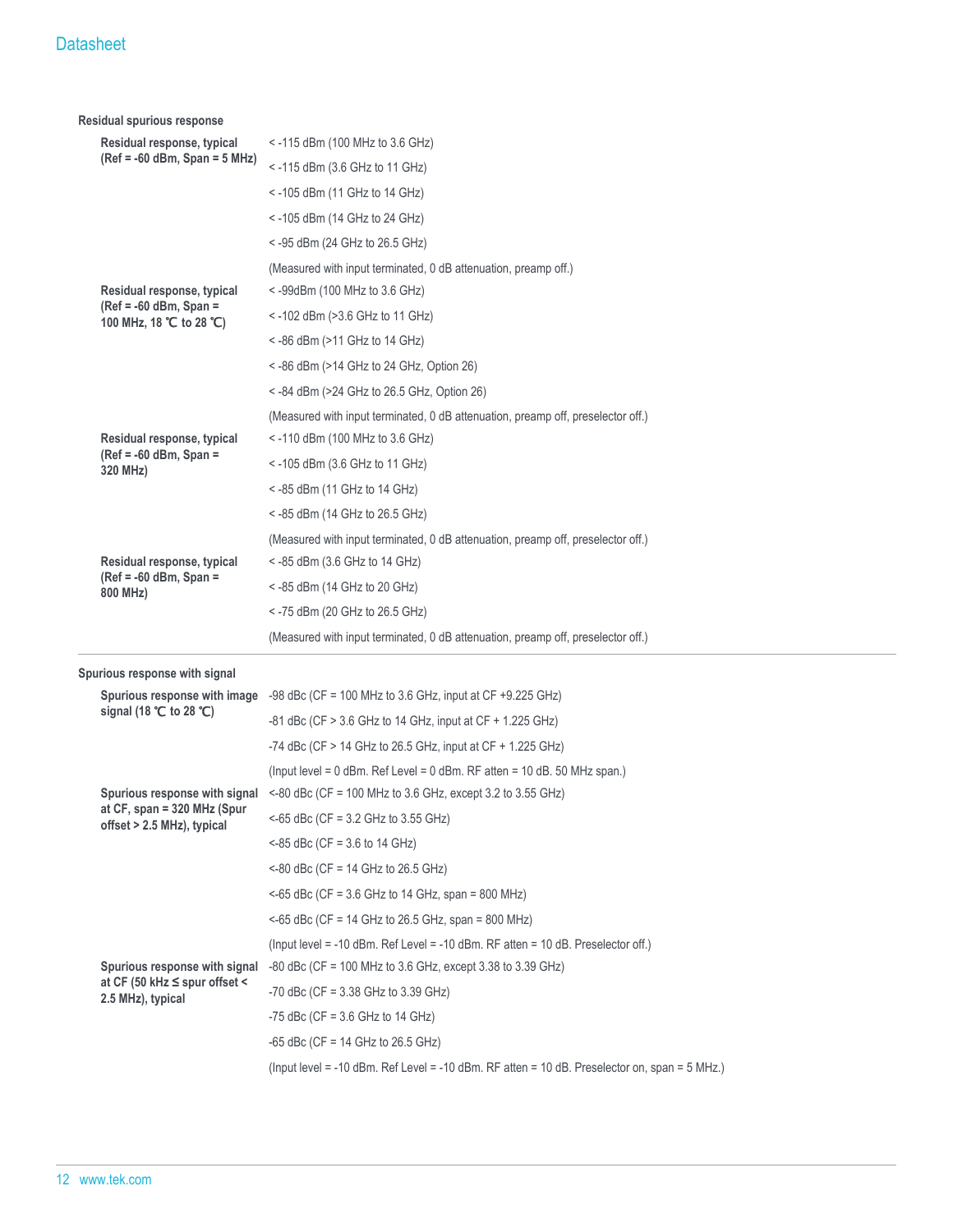| Spurious response with signal                                                        | <-80 dBc (CF = 100 MHz to 3.6 GHz, except Signal at 3.2 to 3.55 GHz)                                                                                                                                                                                                   |  |  |  |  |  |
|--------------------------------------------------------------------------------------|------------------------------------------------------------------------------------------------------------------------------------------------------------------------------------------------------------------------------------------------------------------------|--|--|--|--|--|
| within capture BW at other<br>than CF, span = 320 MHz,                               | < -65dBc (Signal at 3.2 to 3.55 GHz, $CF = 3.04$ GHz to 3.6 GHz)                                                                                                                                                                                                       |  |  |  |  |  |
| typical                                                                              | -85 dBc (CF 3.6 GHz to 14 GHz)                                                                                                                                                                                                                                         |  |  |  |  |  |
|                                                                                      | -80 dBc (CF 14 GHz to 26.5 GHz)                                                                                                                                                                                                                                        |  |  |  |  |  |
|                                                                                      | (lnput level = $-10$ dBm. Ref Level = $-10$ dBm. RF atten = $10$ dB.)                                                                                                                                                                                                  |  |  |  |  |  |
| Spurious response with signal                                                        | $-65$ dBc (CF = 3.6 GHz to 26.5 GHz)                                                                                                                                                                                                                                   |  |  |  |  |  |
| within capture BW at other<br>than $CF$ , span = 800 MHz,                            | (Ref Level = $-10$ dBm. RF atten = $10$ dB, lnput Level = $-20$ dBm.)                                                                                                                                                                                                  |  |  |  |  |  |
| typical mean                                                                         | The mean is taken from the largest spur within the span at each CF step and each input frequency stepped across the span. The<br>input signal is stepped at 80 MHz/step across the span and the CF is stepped at 800 MHz/step across the specified frequency<br>range. |  |  |  |  |  |
|                                                                                      | If a particular span and input combination has no spurs > -70 dBc it is not included in the mean so it does not contribute to<br>reducing the mean.                                                                                                                    |  |  |  |  |  |
| Spurious response with signal                                                        | $-80$ dBc                                                                                                                                                                                                                                                              |  |  |  |  |  |
| outside span, except for<br>signal frequencies specified<br>here, typical            | (Input level = -30 dBm. Ref Level = -30 dBm. RF atten = 10 dB. Span $\leq$ 50 MHz.)                                                                                                                                                                                    |  |  |  |  |  |
| Spurious Response due to                                                             | -55 dBc (CF 100 MHz to 2.5 GHz)                                                                                                                                                                                                                                        |  |  |  |  |  |
| signal applied at CF+1225 MHz<br>to CF+1250 MHz and 2290 MHz<br>to 2320 MHz, typical | (lnput level = -10 dBm. Ref Level = -10 dBm. RF atten = 10 dB, span $\leq$ 50 MHz.)                                                                                                                                                                                    |  |  |  |  |  |
| Spurious Response due to                                                             | -65 dBc (CF 100 MHz to 3.6 GHz)                                                                                                                                                                                                                                        |  |  |  |  |  |
| signal applied at 160 MHz to<br>215 MHz and 3360 MHz to<br>3415 MHz, typical         | (Input level = -10 dBm. Ref Level = -10 dBm. RF atten = 10 dB, span $\leq$ 50 MHz.)                                                                                                                                                                                    |  |  |  |  |  |
| Spurious Response due to                                                             | -70 dBc (CF 100 MHz to 3.6 GHz)                                                                                                                                                                                                                                        |  |  |  |  |  |
| signal applied at 585 MHz to<br>640 MHz and 4585 MHz to<br>4640 MHz, typical         | (Input level = -10 dBm. Ref Level = -10 dBm. RF atten = 10 dB, span $\leq$ 50 MHz.)                                                                                                                                                                                    |  |  |  |  |  |
| Local oscillator feed-through                                                        | $\le$ - 110 dBm (CF $\le$ 3.6 GHz, preamp off)                                                                                                                                                                                                                         |  |  |  |  |  |
| to input connector (Attenuator<br>$= 10$ dB), typical                                | <-60 dBm (CF > 3.6 GHz, preselector on)                                                                                                                                                                                                                                |  |  |  |  |  |

#### **Internal trigger**

 $\overline{a}$ 

| Modes: Free run (triggered by the end the preceding acquisition), Triggered (triggered by event)             |
|--------------------------------------------------------------------------------------------------------------|
| Types: Single (one acquisition from one trigger), Continuous (repeated acquisitions from repeating triggers) |
| Sources: RF Input (downconverted to IF), Trigger Input, Host (trigger initiated by host)                     |
| Power Level within Span (RF Input)                                                                           |
| Frequency Mask, (Host)                                                                                       |
| Host Request (Host)                                                                                          |
| Trigger edge (Trigger Input)                                                                                 |
| 8 ns to 60 sec                                                                                               |
| 8 <sub>ns</sub>                                                                                              |
| $±4$ ns                                                                                                      |
| Trigger position is settable within 1 % to 99 % of total data length                                         |
|                                                                                                              |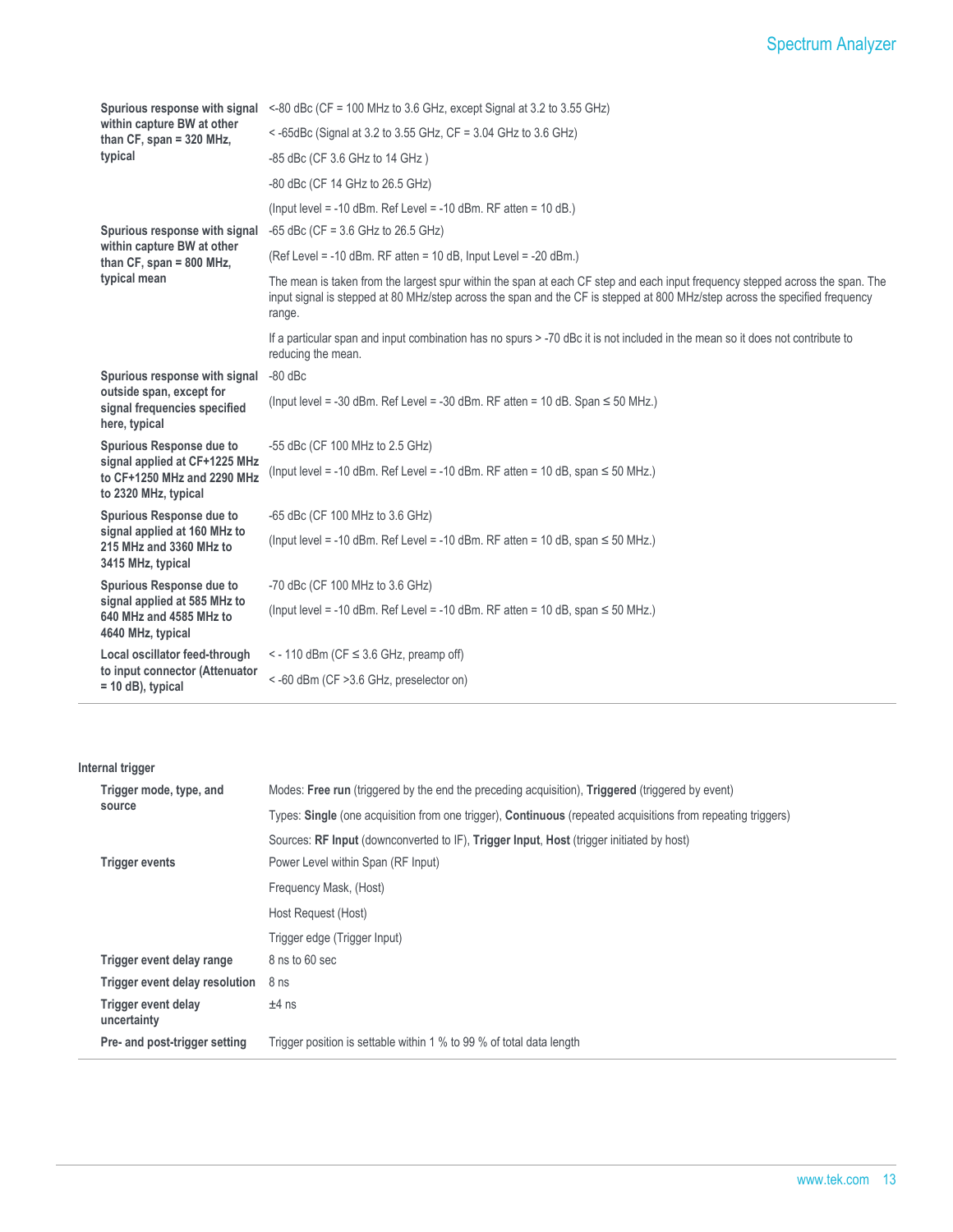| Power trigger                                                                           |                                                                                                                                                          |  |  |  |  |  |
|-----------------------------------------------------------------------------------------|----------------------------------------------------------------------------------------------------------------------------------------------------------|--|--|--|--|--|
| Power trigger level range                                                               | 30 dBm to -170 dBm                                                                                                                                       |  |  |  |  |  |
| Power trigger level resolution                                                          | $0.1$ dB                                                                                                                                                 |  |  |  |  |  |
| Power trigger level accuracy                                                            | ±0.5 dB (level ≥ -50 dB from reference level) for trigger levels >30 dB above the noise floor at the center frequency.                                   |  |  |  |  |  |
| (This specification is in<br>addition to the overall                                    | Instrument Center Frequency ≥ 100 MHz<br>This applies when the Trigger Level is between 10% and 90% of the signal amplitude                              |  |  |  |  |  |
| amplitude accuracy<br>uncertainty for SA mode.)                                         |                                                                                                                                                          |  |  |  |  |  |
| Power trigger position timing<br>uncertainty, typical                                   | $±8$ ns                                                                                                                                                  |  |  |  |  |  |
| Power trigger bandwidth<br>setting                                                      | This is not an independent setting. It is set by the "Time-Domain Bandwidth" control. Power Trigger Bandwidth is determined by<br>Acquisition bandwidth. |  |  |  |  |  |
| Power trigger minimum event<br>duration                                                 | 4 ns                                                                                                                                                     |  |  |  |  |  |
| <b>External trigger</b>                                                                 |                                                                                                                                                          |  |  |  |  |  |
| <b>External trigger threshold</b><br>voltage                                            | 3.3V TTL, VIL 0.8V, VIH 2.0V                                                                                                                             |  |  |  |  |  |
| <b>External trigger input</b><br>impedance                                              | $10 k\Omega$                                                                                                                                             |  |  |  |  |  |
| External trigger minimum<br>pulse width                                                 | $>10$ ns                                                                                                                                                 |  |  |  |  |  |
| <b>External trigger timing</b><br>uncertainty                                           | $±8$ ns                                                                                                                                                  |  |  |  |  |  |
| <b>Trigger timing</b>                                                                   |                                                                                                                                                          |  |  |  |  |  |
| Trigger holdoff range                                                                   | 8 ns to 10 s                                                                                                                                             |  |  |  |  |  |
| Trigger holdoff time resolution 8 ns                                                    |                                                                                                                                                          |  |  |  |  |  |
| Trigger holdoff time accuracy                                                           | (total holdoff time x reference oscillator accuracy) + holdoff time resolution                                                                           |  |  |  |  |  |
| Frequency edge and mask trigger                                                         |                                                                                                                                                          |  |  |  |  |  |
| Frequency edge trigger range                                                            | $\pm$ (1/2 x (ACQ BW or TDBW if TDBW is active))                                                                                                         |  |  |  |  |  |
| Frequency edge trigger timing<br>uncertainty                                            | $±8$ ns                                                                                                                                                  |  |  |  |  |  |
| <b>Frequency mask trigger mask</b> $\leq$ 0.13 % of span<br>point horizontal resolution |                                                                                                                                                          |  |  |  |  |  |
| Frequency mask trigger level 0 to -80 dB from reference level<br>range                  |                                                                                                                                                          |  |  |  |  |  |
| Frequency mask trigger level<br>resolution                                              | 0.1 dB                                                                                                                                                   |  |  |  |  |  |
| Frequency mask trigger level<br>accuracy (with respect to<br>reference level)           | $\pm$ (Channel Response Flatness + 2.5 dB) for mask levels $\ge$ -50 dB and >30 dB above the noise floor                                                 |  |  |  |  |  |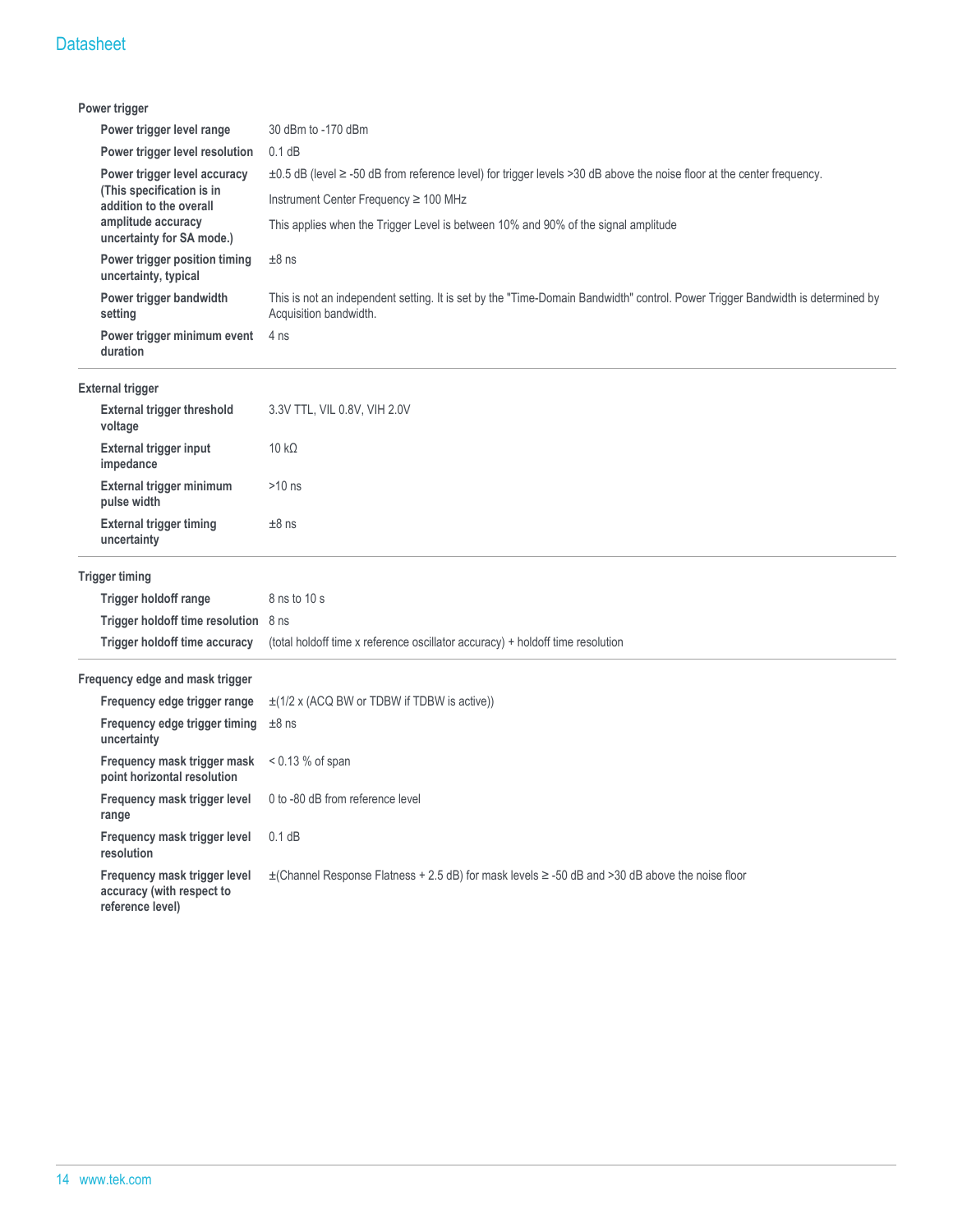**Frequency mask trigger timing** ±(0.5\*Spectrum time) **uncertainty**

**Frequency mask trigger realtime event minimum duration** for 100% probability of trigger **at 800 MHz span, DPX off**

| Span (MHz) | RBW (kHz)        | FFT length (points) | Spectrums/sec | Min pulse width for<br>100% POI with full<br>amplitude |
|------------|------------------|---------------------|---------------|--------------------------------------------------------|
| 800        | 50000            | 256                 | 1.47 M        | 700 ns                                                 |
|            | 20000            | 256                 | 1.46 M        | 780 ns                                                 |
|            | 10000            | 256                 | 1.45M         | 880 ns                                                 |
|            | 1000             | 2,048               | 763 K         | $3.2 \,\mu s$                                          |
|            | 300              | 8,192               | 148 K         | $13 \mu s$                                             |
|            | 100              | 32,768              | 31.8K         | $50 \mu s$                                             |
|            | 30               | 65,536              | 12.5K         | $142 \mu s$                                            |
|            | 25               | 131,072             | 6.4K          | $231 \,\mu s$                                          |
|            | $\mathbf{1}$     | 2,097,152           | 164           | 4.06 ms                                                |
|            | 0.12             | 16,777,216          | 34            | 45.4 ms                                                |
| 320        | 32000            | 256                 | 1.46 M        | 745 ns                                                 |
|            | 20000            | 256                 | 1.46 M        | 780 ns                                                 |
|            | 10000            | 256                 | 1.45 M        | 880 ns                                                 |
|            | 1000             | 1,024               | 1.12 M        | $2.79 \,\mu s$                                         |
|            | 300              | 4,096               | 255 K         | $10.3 \,\mu s$                                         |
|            | 100              | 16,384              | 56 K          | $36.9 \,\mu s$                                         |
|            | 30               | 32,768              | 27.2 K        | $100.0 \,\mathrm{\upmu s}$                             |
|            | 25               | 65,536              | 12.8K         | 154.3 µs                                               |
|            | 1                | 1,048,576           | 825           | $3.1 \text{ ms}$                                       |
|            | 0.1              | 16,777,216          | 41            | 43.3 ms                                                |
| 100        | 8000             | 256                 | 1.46 M        | 921 ns                                                 |
|            | 1000             | 256                 | 1.42M         | $2.6 \,\mu s$                                          |
|            | 300              | 1,024               | 267 K         | $9.0 \,\mu s$                                          |
|            | 100              | 4,096               | 92 K          | $30 \mu s$                                             |
|            | 30               | 8,192               | 44.8K         | 85.6 µs                                                |
|            | 25               | 16,384              | 24.7K         | $116 \mu s$                                            |
|            | $\mathbf{1}$     | 262,144             | 1.7K          | $2.5$ ms                                               |
|            | $\overline{0.1}$ | 4,194,304           | 114           | 27.7 ms                                                |
| 50         | 4000             | 256                 | 1.46 M        | $1.2 \,\mu s$                                          |
|            | 1000             | 256                 | 670 K         | $3.4 \,\mu s$                                          |
|            | 300              | 512                 | 412K          | $8.8 \,\mu s$                                          |
|            | 100              | 2,048               | 103 K         | $28.6 \,\mu s$                                         |
|            | 30               | 4,096               | 49.1K         | 83.6 µs                                                |
|            | 25               | 8,192               | 28.1 K        | $111 \,\mu s$                                          |
|            | $\mathbf{1}$     | 131,072             | 1.9K          | $2.4 \text{ ms}$                                       |
|            | 0.1              | 2,097,152           | 156           | 25.4 ms                                                |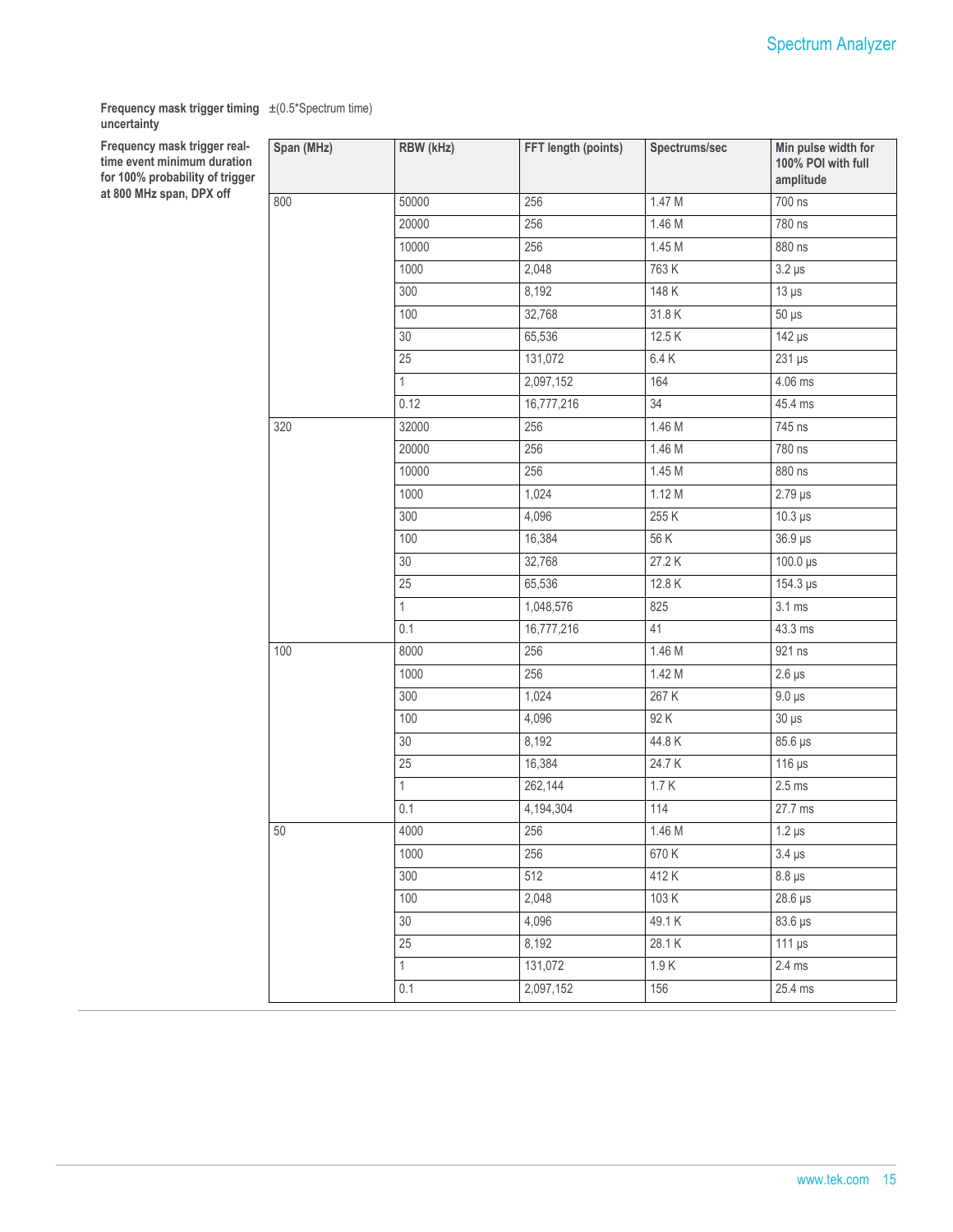#### **Amplitude vs Time**

| Time scale zero span  | 1 $\mu$ s min to 2000 s max |
|-----------------------|-----------------------------|
| Time accuracy         | $\pm$ 0.5% of total time    |
| Time resolution       | 0.1% of total time          |
| <b>Time linearity</b> | $\pm 0.5\%$ of total time   |

#### **Recording to RAID**

| Sampling rate and maximum<br>record length | <b>Acquisition bandwidth</b>                                                                                                                                                                                                                                                                            | and $Q$ )                                                         | Streaming sample rate (for I     | Maximum record length<br>(Option B) |        | Maximum record length<br>(Option C) |
|--------------------------------------------|---------------------------------------------------------------------------------------------------------------------------------------------------------------------------------------------------------------------------------------------------------------------------------------------------------|-------------------------------------------------------------------|----------------------------------|-------------------------------------|--------|-------------------------------------|
|                                            | >320 to 800 MHz                                                                                                                                                                                                                                                                                         | 1000 MS/s                                                         |                                  | $20$ min                            |        | 165 min                             |
|                                            | >320 to 800 MHz                                                                                                                                                                                                                                                                                         |                                                                   | 1000 MS/s, unpacked              | $20 \text{ min}$                    |        | 120 min                             |
|                                            | >160 to 320 MHz                                                                                                                                                                                                                                                                                         | 500 MS/s                                                          |                                  | $40 \text{ min}$                    |        | 4 hr                                |
|                                            | > 50 to 160 MHz                                                                                                                                                                                                                                                                                         | 250 MS/s                                                          |                                  | 80 min                              |        | 8 hr                                |
|                                            | > 40 to 50 MHz                                                                                                                                                                                                                                                                                          | 125 MS/s                                                          |                                  | 160 min                             |        | 16 hr                               |
|                                            | > 20 to 40 MHz                                                                                                                                                                                                                                                                                          |                                                                   | 320 min<br>65.2 MS/s             |                                     |        | 32 hr                               |
|                                            | > 10 to 20 MHz                                                                                                                                                                                                                                                                                          | 10 <sub>hr</sub><br>31.25 MS/s<br>20 <sub>hr</sub><br>15.625 MS/s |                                  |                                     |        | 64 hr                               |
|                                            | $≤10$ MHz                                                                                                                                                                                                                                                                                               |                                                                   |                                  |                                     |        | 128 hr                              |
| Disk size and lifetime,                    | <b>RAID option</b>                                                                                                                                                                                                                                                                                      |                                                                   | <b>Total time of all records</b> |                                     |        | <b>Expected lifetime of disk</b>    |
| 800 MHz bandwidth                          |                                                                                                                                                                                                                                                                                                         |                                                                   |                                  |                                     |        |                                     |
|                                            | Option B at 1000 MS/s                                                                                                                                                                                                                                                                                   |                                                                   | 55 min                           |                                     | 290 hr |                                     |
|                                            | Option B at 1000 MS/s, stored unpacked                                                                                                                                                                                                                                                                  |                                                                   | 40 min                           |                                     | 226 hr |                                     |
|                                            | Option C at 1000 MS/s                                                                                                                                                                                                                                                                                   |                                                                   | 165 min                          |                                     | 900 hr |                                     |
|                                            |                                                                                                                                                                                                                                                                                                         | Option C at 1000 MS/s, stored unpacked                            |                                  |                                     | 680 hr |                                     |
| Unpacked data                              | At >320 to 800 MHz acquisition bandwidth, data can be packed in 12-bit samples. This is done to reduce the data transfer rate<br>requirement and to guarantee gap-free recordings. At 320 MHz acquisition bandwidth and below, packing is not necessary and<br>data is always stored as 16-bit samples. |                                                                   |                                  |                                     |        |                                     |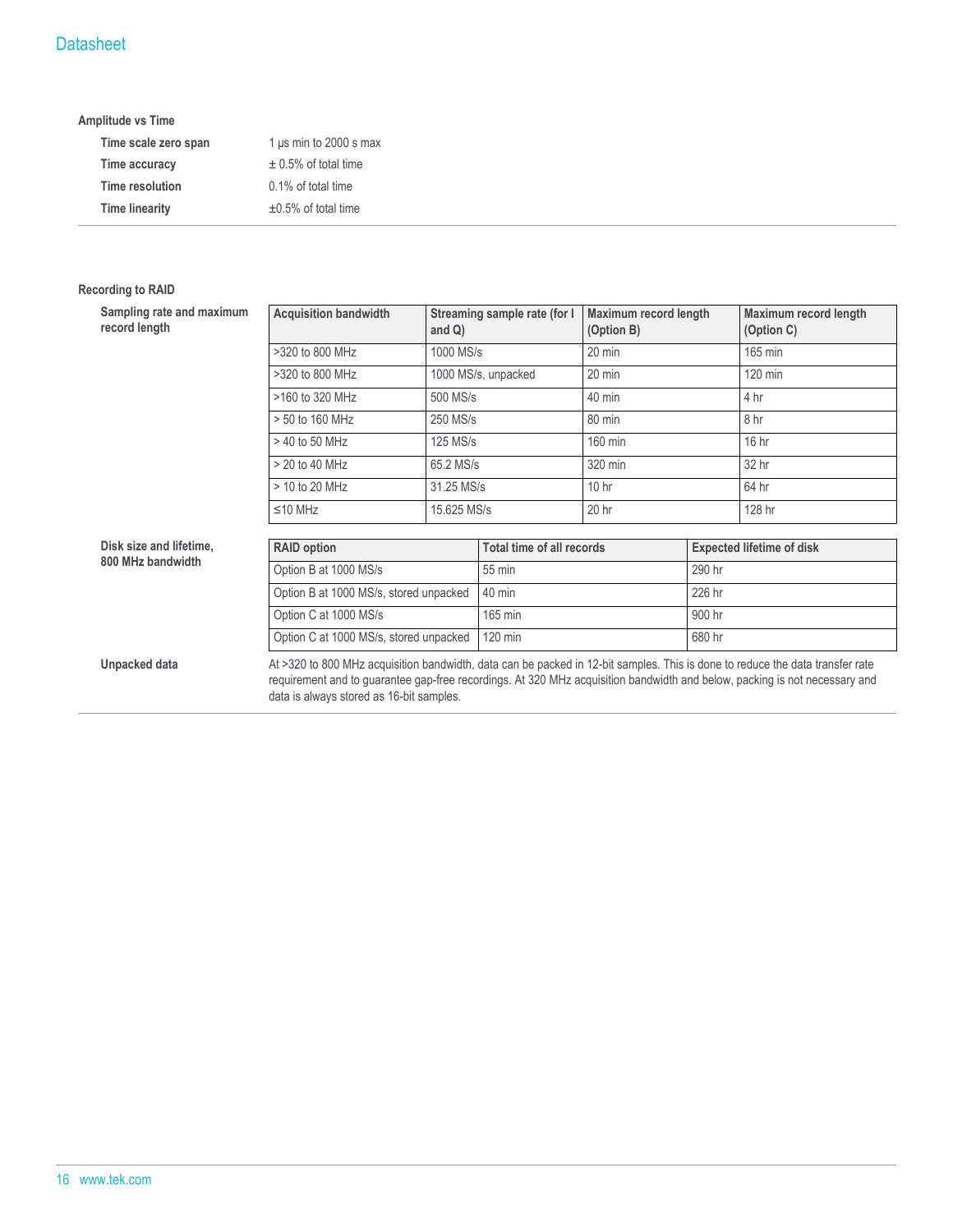## **SignalVu-PC standard measurements**

**Measurements included** 

| General signal analysis                                   |                                                                                                                                                                                                                                                                        |
|-----------------------------------------------------------|------------------------------------------------------------------------------------------------------------------------------------------------------------------------------------------------------------------------------------------------------------------------|
| Spectrum analyzer                                         | Spans from 100 Hz to full span of instrument<br>Three traces plus math and spectrogram trace<br>Five markers with power, relative power, integrated power,<br>power density and dBc/Hz functions                                                                       |
| DPX Spectrum/Spectrogram                                  | Real time display of spectrum with 100% probability of intercept<br>of 700 nsec signals in up to 800 MHz span                                                                                                                                                          |
| Amplitude, frequency, phase vs. time, RF I and Q vs. time | Basic vector analysis functions                                                                                                                                                                                                                                        |
| Time Overview/Navigator                                   | Enables easy setting of acquisition and analysis times for deep<br>analysis in multiple domains                                                                                                                                                                        |
| Spectrogram                                               | Analyze and re-analyze your signal with a 2-D or 3-D waterfall<br>display                                                                                                                                                                                              |
| Analog modulation analysis                                |                                                                                                                                                                                                                                                                        |
| AM, FM, PM analysis                                       | Measures key AM, FM, PM parameters                                                                                                                                                                                                                                     |
| <b>RF</b> measurements                                    |                                                                                                                                                                                                                                                                        |
| Spurious measurement                                      | User-defined limit lines and regions provide automatic spectrum<br>violation testing across the entire range of the instrument                                                                                                                                         |
| Spectrum emission mask                                    | User-defined or standards-specific masks                                                                                                                                                                                                                               |
| Occupied Bandwidth                                        | Measures 99% power, -xdB down points                                                                                                                                                                                                                                   |
| <b>Channel Power and ACLR</b>                             | Variable channel and adjacent/alternate channel parameters                                                                                                                                                                                                             |
| <b>MCPR</b>                                               | Sophisticated, flexible multi-channel power measurements                                                                                                                                                                                                               |
| <b>CCDF</b>                                               | Complementary Cumulative Distribution Function plots the<br>statistical variations in signal level                                                                                                                                                                     |
|                                                           |                                                                                                                                                                                                                                                                        |
| <b>Measurement functions</b>                              | <b>Description</b>                                                                                                                                                                                                                                                     |
| Frequency domain                                          | Channel Power, Multi-Carrier Adjacent Channel Power /<br>Leakage Ratio, Adjacent Channel Power, dBm/Hz Marker, dBc/<br><b>Hz Marker</b>                                                                                                                                |
| Time domain and statistical                               | RF I/Q vs. Time, Power vs. Time, Frequency vs. Time, Phase<br>vs. Time, CCDF, Peak-to-Average Ratio                                                                                                                                                                    |
| Advanced measurement suite (Option 20)                    | Rise Time, Fall Time, Pulse Width, Pulse Peak Power, Pulse<br>Average Power, Pulse Ripple, Pulse Repetition Interval, Duty<br>Cycle, Pulse-to-Pulse Phase, Frequency Error, Droop, Trend,<br>FFT of Trend                                                              |
| General purpose digital modulation analysis (Option 21)   | EVM (RMS, Peak, EVM vs. Time), Magnitude Error (RMS,<br>Peak, Magnitude Error vs. Time), Phase Error (RMS, Peak,<br>Phase Error vs. Time), Waveform Quality (RHO), Frequency<br>Error, Origin Offset, Gain Imbalance, Quadrature Error,<br>Constellation, Symbol Table |
| <b>Measurement domain</b>                                 | <b>Display</b>                                                                                                                                                                                                                                                         |
| Frequency                                                 | Spectrum (Amplitude vs. Frequency)<br>DPX <sup>™</sup> Spectrum Display (Color-Graded Frequency-of-<br>Occurrence)<br>Spectrogram (Spectrums over Time vs. Frequency)                                                                                                  |
| Advanced measurement suite (Option 20)                    | Pulse Results Table<br>Pulse Trace (selectable by pulse number)<br>Pulse Statistics (Trend of Pulse Results and FFT of Trend)                                                                                                                                          |

#### **Displays (views) by domain**

**Measurement functions**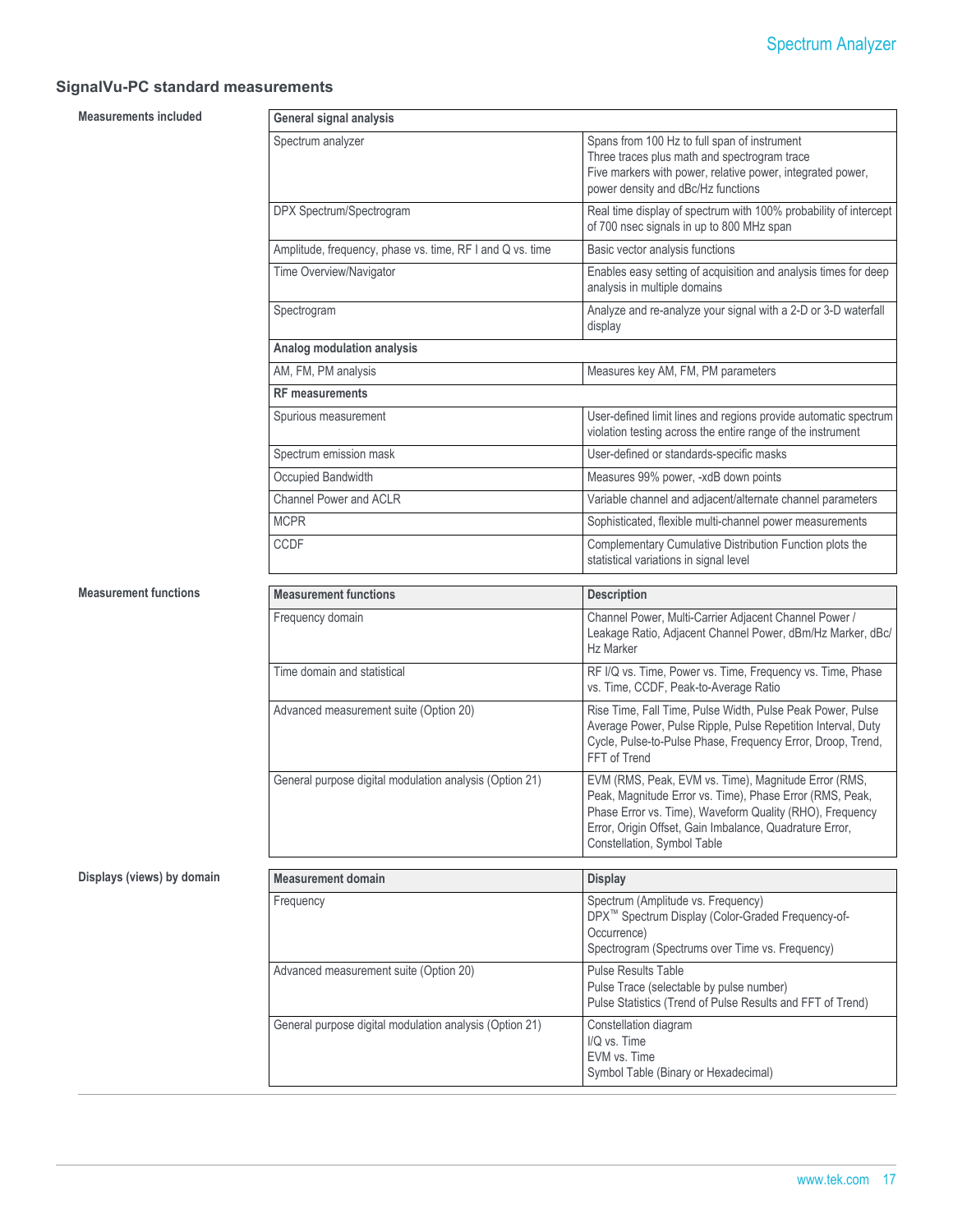#### **SignalVu-PC standard measurements**

**DPX spectrum processing DPX Spectrogram trace detection** +Peak, -Peak, Avg (Vrms) **DPX Spectrogram trace length** 800 to 10401 points

## **SignalVu-PC applications performance summary**

| AM/FM/PM and direct audio<br>measurement (SVAxx-SVPC)                 |                                                                                                                                                                                                                                                                                                                                                                                                                                                                                                                                                                                                                                                                                                                         |  |  |
|-----------------------------------------------------------------------|-------------------------------------------------------------------------------------------------------------------------------------------------------------------------------------------------------------------------------------------------------------------------------------------------------------------------------------------------------------------------------------------------------------------------------------------------------------------------------------------------------------------------------------------------------------------------------------------------------------------------------------------------------------------------------------------------------------------------|--|--|
| Carrier frequency range (for<br>modulation and audio<br>measurements) | $(1/2 \times$ audio analysis bandwidth) to maximum input frequency                                                                                                                                                                                                                                                                                                                                                                                                                                                                                                                                                                                                                                                      |  |  |
| Maximum audio frequency<br>span                                       | 10 MHz                                                                                                                                                                                                                                                                                                                                                                                                                                                                                                                                                                                                                                                                                                                  |  |  |
| $>0.1$ )                                                              | FM measurements (Mod. index Carrier Power, Carrier Frequency Error, Audio Frequency, Deviation (+Peak, -Peak, Peak-Peak/2, RMS), SINAD, Modulation<br>Distortion, S/N, Total Harmonic Distortion, Total Non-harmonic Distortion, Hum and Noise                                                                                                                                                                                                                                                                                                                                                                                                                                                                          |  |  |
| <b>AM measurements</b>                                                | Carrier Power, Audio Frequency, Modulation Depth (+Peak, -Peak, Peak-Peak/2, RMS), SINAD, Modulation Distortion, S/N, Total<br>Harmonic Distortion, Total Non-harmonic Distortion, Hum and Noise                                                                                                                                                                                                                                                                                                                                                                                                                                                                                                                        |  |  |
| <b>PM</b> measurements                                                | Carrier Power, Carrier Frequency Error, Audio Frequency, Deviation (+Peak, -Peak, Peak-Peak/2, RMS), SINAD, Modulation<br>Distortion, S/N, Total Harmonic Distortion, Total Non-harmonic Distortion, Hum and Noise                                                                                                                                                                                                                                                                                                                                                                                                                                                                                                      |  |  |
| <b>Audio filters</b>                                                  | Standard: CCITT, C-Message                                                                                                                                                                                                                                                                                                                                                                                                                                                                                                                                                                                                                                                                                              |  |  |
|                                                                       | De-emphasis (µs): 25, 50, 75, 750, and user-entered                                                                                                                                                                                                                                                                                                                                                                                                                                                                                                                                                                                                                                                                     |  |  |
|                                                                       | File: User-supplied .TXT or .CSV file of amplitude/frequency pairs. Maximum 1000 pairs                                                                                                                                                                                                                                                                                                                                                                                                                                                                                                                                                                                                                                  |  |  |
| <b>APCO P25 Measurements</b><br>(SV26xx-SVPC)                         |                                                                                                                                                                                                                                                                                                                                                                                                                                                                                                                                                                                                                                                                                                                         |  |  |
| <b>Measurements</b>                                                   | RF output power, operating frequency accuracy, modulation emission spectrum, unwanted emissions spurious, adjacent channel<br>power ratio, frequency deviation, modulation fidelity, frequency error, eye diagram, symbol table, symbol rate accuracy, transmitter<br>power and encoder attack time, transmitter throughput delay, frequency deviation vs. time, power vs. time, transient frequency<br>behavior, HCPM transmitter logical channel peak adjacent channel power ratio, HCPM transmitter logical channel off slot power,<br>HCPM transmitter logical channel power envelope, HCPM transmitter logical channel time alignment, cross-correlated markers                                                    |  |  |
| <b>Modulation fidelity, typical</b>                                   | Input signal level is optimized for best modulation fidelity.                                                                                                                                                                                                                                                                                                                                                                                                                                                                                                                                                                                                                                                           |  |  |
| <b>Bluetooth Measurements (SV27xx-</b><br>SVPC)                       |                                                                                                                                                                                                                                                                                                                                                                                                                                                                                                                                                                                                                                                                                                                         |  |  |
| <b>Modulation formats</b>                                             | Packet types: DH1, DH3, DH5 (BR), Reference (LE)                                                                                                                                                                                                                                                                                                                                                                                                                                                                                                                                                                                                                                                                        |  |  |
| <b>Measurements</b>                                                   | Peak Power, Average Power, Adjacent Channel Power or InBand Emission mask, -20 dB Bandwidth, Frequency Error, Modulation<br>Characteristics including $\Delta$ F1avg (11110000), $\Delta$ F2avg (10101010), $\Delta$ F2 > 115 kHz, $\Delta$ F2/ $\Delta$ F1 ratio, frequency deviation vs. time<br>with packet and octet level measurement information, Carrier Frequency f0, Frequency Offset (Preamble and Payload), Max<br>Frequency Offset, Frequency Drift $f_1$ -f <sub>0</sub> , Max Drift Rate $f_n$ -f <sub>0</sub> and $f_n$ -f <sub>n-5</sub> , Center Frequency Offset Table and Frequency Drift table,<br>color-coded Symbol table, Packet header decoding information, eye diagram, constellation diagram |  |  |
| Output power, In-band                                                 | Level uncertainty: refer to instrument amplitude and flatness specification                                                                                                                                                                                                                                                                                                                                                                                                                                                                                                                                                                                                                                             |  |  |
| emissions and ACP                                                     | Measurement range: signal level > -70 dBm                                                                                                                                                                                                                                                                                                                                                                                                                                                                                                                                                                                                                                                                               |  |  |
| <b>Modulation characteristics</b>                                     | Deviation range: ±280 kHz                                                                                                                                                                                                                                                                                                                                                                                                                                                                                                                                                                                                                                                                                               |  |  |
|                                                                       | Deviation uncertainty (at 0 dBm)                                                                                                                                                                                                                                                                                                                                                                                                                                                                                                                                                                                                                                                                                        |  |  |
|                                                                       | Measurement range: Nominal channel frequency ±100 kHz                                                                                                                                                                                                                                                                                                                                                                                                                                                                                                                                                                                                                                                                   |  |  |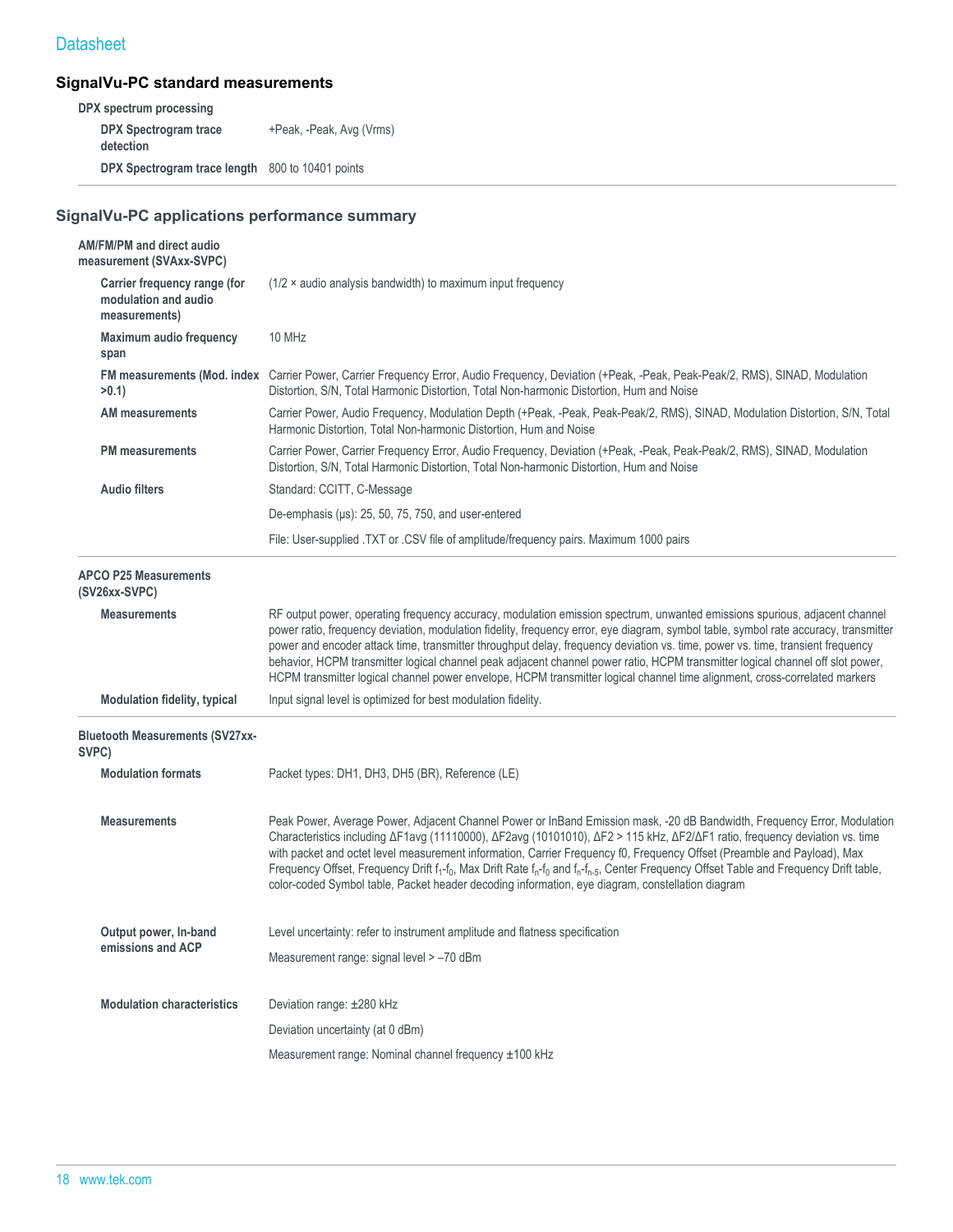## **SignalVu-PC applications performance summary**

| <b>Initial Carrier Frequency</b> | Measurement uncertainty (at 0 dBm): <1 kHz + instrument frequency uncertainty |                                                                                                                                                                                             |  |
|----------------------------------|-------------------------------------------------------------------------------|---------------------------------------------------------------------------------------------------------------------------------------------------------------------------------------------|--|
| Tolerance (ICFT)                 |                                                                               | Measurement range: Nominal channel frequency ±100 kHz                                                                                                                                       |  |
|                                  |                                                                               |                                                                                                                                                                                             |  |
|                                  | <b>Carrier Frequency Drift</b>                                                | Measurement range: Nominal channel frequency ±100 kHz                                                                                                                                       |  |
|                                  | General purpose digital<br>modulation analysis (SVMxx-<br>SVPC)               |                                                                                                                                                                                             |  |
|                                  | <b>Carrier type</b>                                                           | Continuous, Burst (5 µs minimum on-time)                                                                                                                                                    |  |
|                                  | <b>Modulation formats</b>                                                     | BPSK, QPSK, 8PSK, 16QAM, 32QAM, 64QAM, 128QAM, 256QAM, TI/2DBPSK, DQPSK, TI/4DQPSK, D8PSK, D16PSK, SBPSK,<br>OQPSK, SOQPSK, 16-APSK, 32-APSK, MSK, GFSK, CPM, 2FSK, 4FSK, 8FSK, 16FSK, C4FM |  |
|                                  | Analysis period                                                               | Up to 163,000 samples                                                                                                                                                                       |  |
|                                  | <b>Measurement filter</b>                                                     | Root Raised Cosine, Raised Cosine, Gaussian, Rectangular, IS-95 Base EQ, None                                                                                                               |  |
|                                  | <b>Reference Filter</b>                                                       | Gaussian, Raised Cosine, Rectangular, IS-95 baseband, None                                                                                                                                  |  |
|                                  | Filter rolloff factor                                                         | $\alpha$ : 0.001 to 1, in 0.001 steps                                                                                                                                                       |  |
|                                  | <b>Measurement functions</b>                                                  | Constellation, Error Vector Magnitude (EVM) vs. Time, Symbol Table                                                                                                                          |  |
|                                  | Vector diagram display format                                                 | Symbol/locus display, Frequency Error measurement, Origin Offset measurement                                                                                                                |  |
|                                  | <b>Constellation diagram display</b><br>format                                | Symbol display, Frequency Error measurement, Origin Offset measurement                                                                                                                      |  |
|                                  | Error vector diagram display<br>format                                        | EVM, Magnitude Error, Phase Error, Waveform Quality (p) measurement, Frequency Error measurement, Origin Offset<br>measurement                                                              |  |
|                                  | Sysmbol table display format                                                  | Binary, hexadecimal                                                                                                                                                                         |  |
|                                  | Maximum symbol rate                                                           | 40 M symbols/s                                                                                                                                                                              |  |
|                                  |                                                                               | Modulated signal must be contained entirely within the acquisition bandwidth                                                                                                                |  |
|                                  | <b>QPSK Residual EVM (center</b>                                              | 0.35 % (100 kHz symbol rate)                                                                                                                                                                |  |
|                                  | frequency = 2 GHz), typical<br>mean                                           | 0.35 % (1 MHz symbol rate)                                                                                                                                                                  |  |
|                                  |                                                                               | $0.35\%$ (10 MHz symbol rate)                                                                                                                                                               |  |
|                                  |                                                                               | $0.75\%$ (30 MHz symbol rate)                                                                                                                                                               |  |
|                                  |                                                                               | $0.75\%$ (60 MHz symbol rate)                                                                                                                                                               |  |
|                                  |                                                                               | 1.5 % (120 MHz symbol rate)                                                                                                                                                                 |  |
|                                  |                                                                               | 2.0 % (240 MHz symbol rate)                                                                                                                                                                 |  |
|                                  |                                                                               |                                                                                                                                                                                             |  |
|                                  | 256 QAM Residual EVM                                                          | 400 symbols measurement length, 20 Averages, normalization reference = maximum symbol magnitude<br>0.4 % (10 MHz symbol rate)                                                               |  |
|                                  | (center frequency = 2 GHz),                                                   |                                                                                                                                                                                             |  |
|                                  | typical mean                                                                  | 0.6 % (30 MHz symbol rate)<br>0.6 % (60 MHz symbol rate)                                                                                                                                    |  |
|                                  |                                                                               | 1.0 % (120 MHz symbol rate)                                                                                                                                                                 |  |
|                                  |                                                                               |                                                                                                                                                                                             |  |
|                                  |                                                                               | 1.5 % (240 MHz symbol rate)                                                                                                                                                                 |  |
|                                  |                                                                               | 400 symbols measurement length, 20 Averages, normalization reference = maximum symbol magnitude                                                                                             |  |
|                                  | <b>OQPSK Residual EVM (center</b><br>$frequency = 2 GHz$ , typical            | 0.6% (100 kHz symbol rate, 200 kHz measurement bandwidth)                                                                                                                                   |  |
|                                  | mean                                                                          | 0.6% (1 MHz symbol rate, 2 MHz measurement bandwidth)                                                                                                                                       |  |
|                                  |                                                                               | 1.0% (10 MHz symbol rate, 20 MHz measurement bandwidth)                                                                                                                                     |  |
|                                  |                                                                               | Reference filter: raised-cosine, Measurement filter: root raised cosine, Filter parameter: Alpha = 0.3                                                                                      |  |
|                                  | <b>SOQPSK (MIL) Residual EVM</b>                                              | 0.4% (4 kHz symbol rate, 64 kHz measurement bandwidth)                                                                                                                                      |  |
|                                  | (center frequency = 250 MHz),<br>typical mean                                 | Reference filter: MIL STD, Measurement filter: none                                                                                                                                         |  |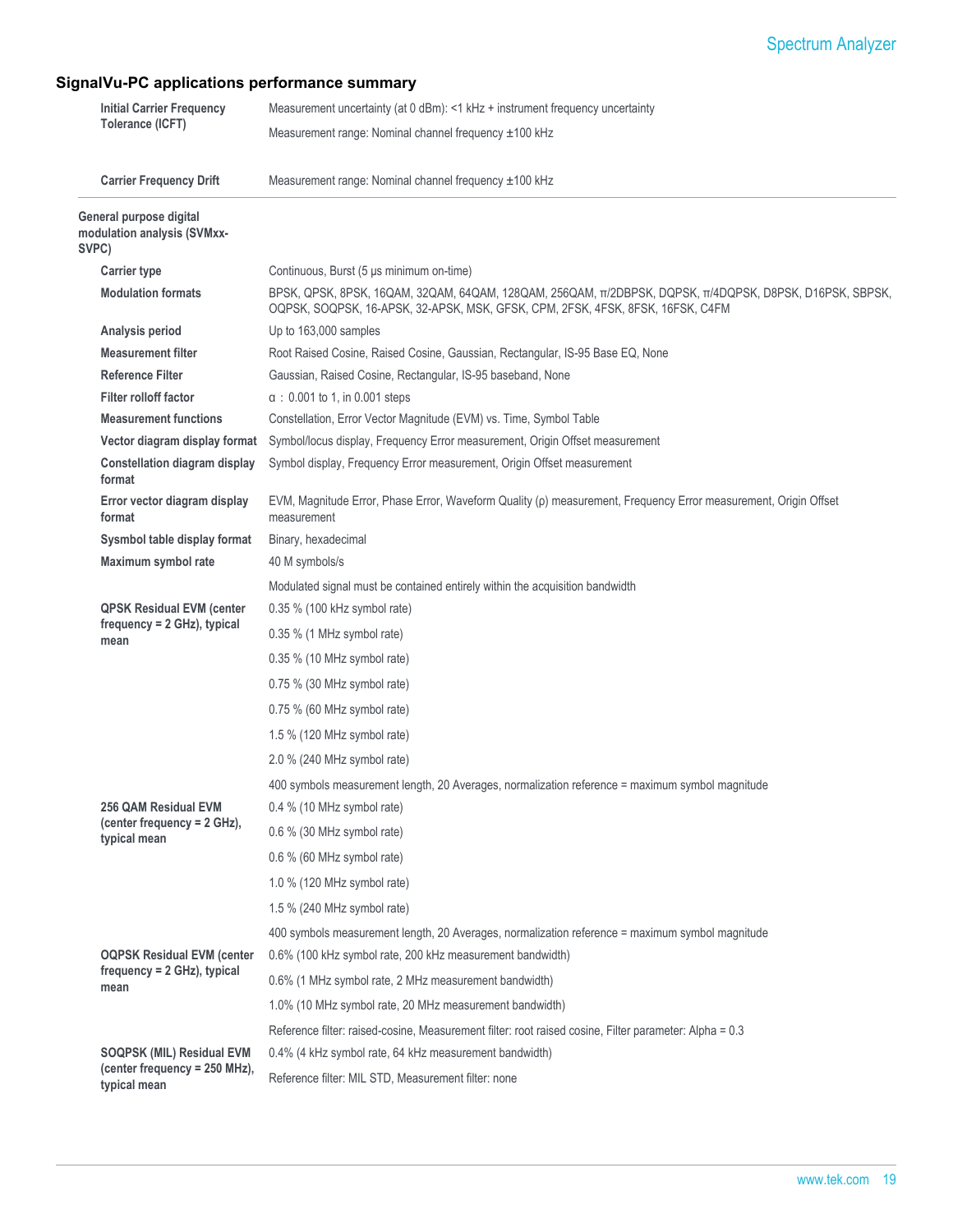#### **SignalVu-PC applications performance summary**

| <b>SOQPSK (MIL) Residual EVM</b><br>(center frequency = 2 GHz),<br>typical mean |                                                              | 0.5% (20 kHz symbol rate, 320 kHz measurement bandwidth)                                                             |
|---------------------------------------------------------------------------------|--------------------------------------------------------------|----------------------------------------------------------------------------------------------------------------------|
|                                                                                 |                                                              | 0.5% (100 kHz symbol rate, 1.6 MHz measurement bandwidth)                                                            |
|                                                                                 |                                                              | 0.5% (1 MHz symbol rate, 16 MHz measurement bandwidth)                                                               |
|                                                                                 |                                                              | Reference filter: MIL STD, Measurement filter: none                                                                  |
| <b>SOQPSK (ARTM) Residual</b>                                                   |                                                              | 0.3% (4 kHz symbol rate, 64 kHz measurement bandwidth)                                                               |
|                                                                                 | EVM (center frequency =<br>250 MHz), typical mean            | Reference filter: ARTM STD, Measurement filter: none                                                                 |
|                                                                                 | <b>SOQPSK (ARTM) Residual</b>                                | 0.5% (20 kHz symbol rate, 320 kHz measurement bandwidth)                                                             |
|                                                                                 | EVM (center frequency =<br>2 GHz), typical mean              | 0.5% (100 kHz symbol rate, 1.6 MHz measurement bandwidth)                                                            |
|                                                                                 |                                                              | 0.5% (1 MHz symbol rate, 16 MHz measurement bandwidth)                                                               |
|                                                                                 |                                                              | Reference filter: ATRM STD, Measurement filter: none                                                                 |
|                                                                                 | <b>SBPSK (MIL) Residual EVM</b>                              | 0.3% (4 kHz symbol rate, 64 kHz measurement bandwidth)                                                               |
|                                                                                 | (center frequency = 250 MHz),<br>typical mean                | Reference filter: MIL STD, Measurement filter: none                                                                  |
|                                                                                 | <b>SBPSK (MIL) Residual EVM</b>                              | 0.5% (20 kHz symbol rate, 320 kHz measurement bandwidth)                                                             |
|                                                                                 | (center frequency = 2 GHz),<br>typical mean                  | 0.5% (100 kHz symbol rate, 1.6 MHz measurement bandwidth)                                                            |
|                                                                                 |                                                              | 0.5% (1 MHz symbol rate, 16 MHz measurement bandwidth)                                                               |
|                                                                                 |                                                              | Reference filter: MIL STD, Measurement filter: none                                                                  |
|                                                                                 | <b>CPM (MIL) Residual EVM</b>                                | 0.3% (4 kHz symbol rate, 64 kHz measurement bandwidth)                                                               |
|                                                                                 | (center frequency = 250 MHz),<br>typical mean                | Reference filter: MIL STD, Measurement filter: none                                                                  |
|                                                                                 | <b>CPM (MIL) Residual EVM</b>                                | 0.5% (20 kHz symbol rate, 320 kHz measurement bandwidth)                                                             |
|                                                                                 | (center frequency = 2 GHz),<br>typical mean                  | 0.5% (100 kHz symbol rate, 1.6 MHz measurement bandwidth)                                                            |
|                                                                                 |                                                              | 0.5% (1 MHz symbol rate, 16 MHz measurement bandwidth)                                                               |
|                                                                                 |                                                              | Reference filter: MIL STD, Measurement filter: none                                                                  |
|                                                                                 | 2/4/8/16FSK Residual RMS                                     | 0.5% (2/4FSK, 10 kHz symbol rate, 10 kHz frequency deviation)                                                        |
|                                                                                 | <b>FSK Error (center frequency =</b><br>2 GHz), typical mean | 0.4% (8/16FSK, 10 kHz symbol rate, 10 kHz frequency deviation)                                                       |
|                                                                                 |                                                              | Reference filter: none, Measurement filter: none                                                                     |
|                                                                                 | <b>Adaptive equalizer</b>                                    |                                                                                                                      |
|                                                                                 | <b>Type</b>                                                  | Linear, Decision-Directed, Feed-Forward (FIR) equalizer with coefficient adaptation and adjustable convergence rate. |
|                                                                                 | Supported modulation types                                   | BPSK, QPSK, OQPSK, DQPSK, T/2DBPSK, T/4DQPSK, 8PSK, D8SPK, D16PSK, 16/32/64/128/256-QAM, 16/32-APSK                  |
|                                                                                 | <b>Reference filters</b>                                     | Raised cosine, rectangular, none                                                                                     |
|                                                                                 | Reference filters (OQPSK)                                    | Raised cosine, half sine                                                                                             |
|                                                                                 | Adaptive filter length                                       | 1 to 128 taps                                                                                                        |
|                                                                                 | Adaptive filter taps/symbol                                  | 1, 2, 4, or 8 (Raised cosine, half sine, or none                                                                     |

**Equalizer controls** Off, Train, Hold, Reset

## **Flexible OFDM Measurements application (SVOxx-SVPC) OFDM maximum residual EVM** -52 dB at 2.4 GHz

**Adaptive filter taps/symbol (Rectangular filter)**

**(RMS), typical mean** -50 dB at 5.8 GHz (802.11a/g/j OFDM and 802.16-2004)

1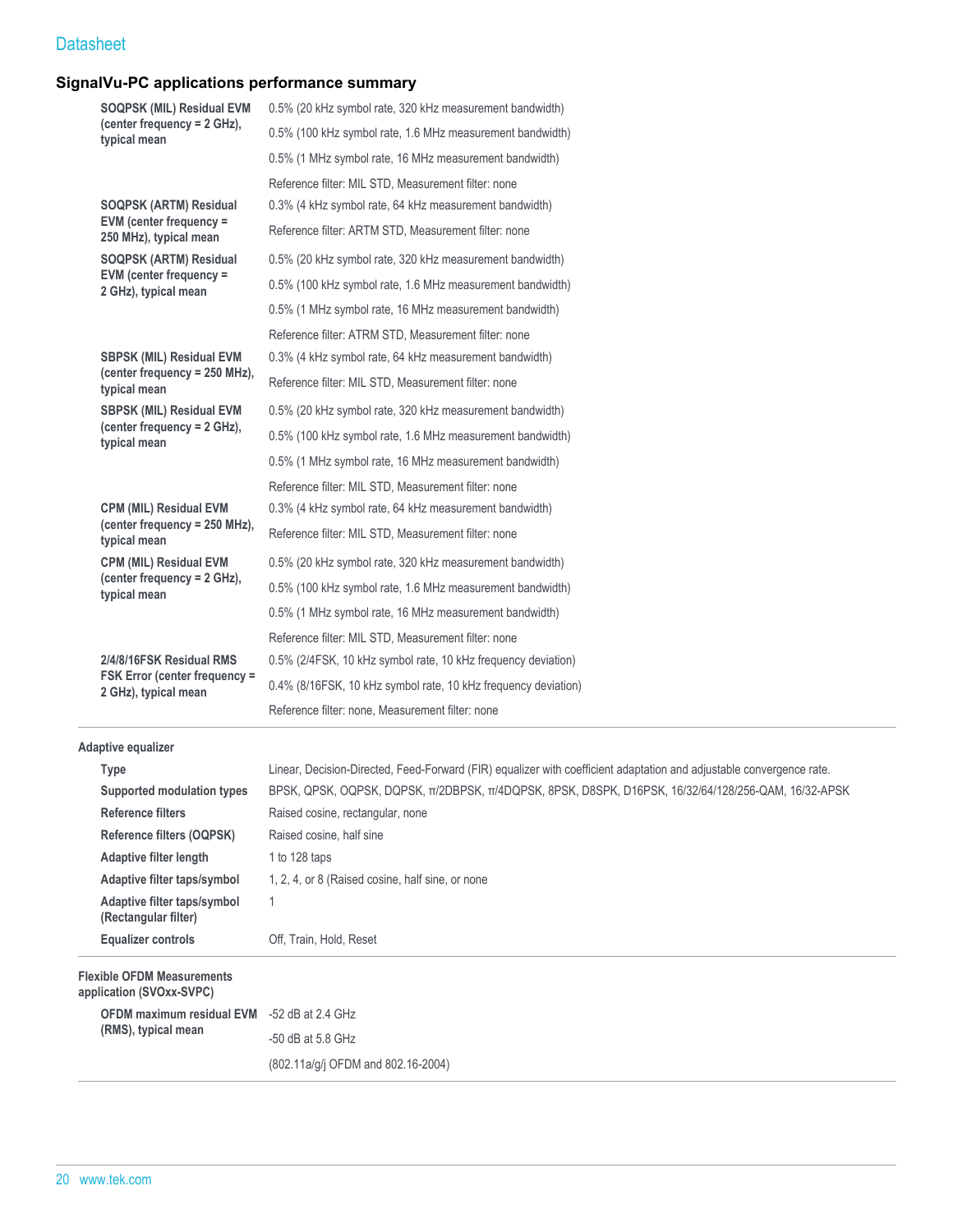## **SignalVu-PC applications performance summary**

| <b>OFDM Maximum Residual</b><br>$-50$ dB at 2.4 GHz<br>EVM (RMS), typical mean<br>$-50$ dB at 5.8 GHz<br>$(802.11a/g/j/p$ OFDM)<br>802.11b Maximum Residual<br>1.0% at 2.4 GHz<br>EVM (RMS), typical mean<br>(802.11a/g/j/p OFDM)<br><b>WLAN 802.11n Measurement</b><br>application, typical mean<br><b>OFDM Maximum Residual</b><br>-49 dB at $2.4$ GHz<br>EVM (RMS)<br>$-49$ dB at 5.8 GHz<br>(40 MHz bandwidth)<br><b>WLAN 802 11ac measurement</b><br>(802.11ac OFDM)<br>application, typical mean<br><b>OFDM Maximum Residual</b><br>-50 dB at 40 MHz BW<br>EVM (RMS), $CF = 5.8$ GHz<br>-48 dB at 80 MHz BW<br>-43 dB at 160 MHz BW<br><b>LTE Downlink RF measurements</b><br>(SV28xx-SVPC)<br><b>Standard Supported</b><br>3GPP TS 36.141 Version 12.5<br><b>Frame Format supported</b><br>FDD and TDD<br>Adjacent Channel Leakage Ratio (ACLR), Spectrum Emission Mask (SEM), Channel Power, Occupied Bandwidth, Power vs. Time<br><b>Measurements and Displays</b><br>showing Transmitter OFF power for TDD signals and LTE constellation diagram for Primary Synchronization Signal, Secondary<br>Supported<br>Synchronization Signal with Cell ID, Group ID, Sector ID and Frequency Error.<br><b>ACLR with E-UTRA bands</b><br>(typical, with noise correction)<br><b>Mapping (MAPxx-SVPC)</b><br>Pitney Bowes MapInfo (*.mif), Bitmap (*.bmp), Open Street Maps (.osm)<br>Supported map types<br>Saved measurement results<br>Measurement data files (exported results)<br>Map file used for the<br>Google Earth KMZ file<br>measurements<br>Recallable results files (trace<br>MapInfo-compatible MIF/MID files<br>and setup files)<br>Pulse measurements (SVPxx-<br>SVPC)<br>Pulse-Ogram™ waterfall display of multiple segmented captures, with amplitude vs time and spectrum of each pulse. Pulse<br><b>Measurements (nominal)</b><br>frequency, Delta Frequency, Average on power, Peak power, Average transmitted power, Pulse width, Rise time, Fall time,<br>Repetition interval (seconds), Repetition interval (Hz), Duty factor (%), Duty factor (ratio), Ripple (dB), Ripple (%), Droop (dB),<br>Droop (%), Overshoot (dB), Overshoot (%), Pulse-Ref Pulse frequency difference, Pulse-Ref Pulse phase difference, Pulse-<br>Pulse frequency difference, Pulse-Pulse phase difference, RMS frequency error, Max frequency error, RMS phase error, Max<br>phase error, Frequency deviation, Phase deviation, Impulse response (dB), Impulse response (time), Time stamp.<br>Minimum pulse width for<br>$150$ ns<br>detection, typical<br>Minimum pulse width for<br>150 ns (40 MHz bandwidth)<br>detection, typical<br>50 ns (320/800 MHz bandwidth) | WLAN 802.11a/b/g/j/p<br><b>Measurement application</b> |  |
|------------------------------------------------------------------------------------------------------------------------------------------------------------------------------------------------------------------------------------------------------------------------------------------------------------------------------------------------------------------------------------------------------------------------------------------------------------------------------------------------------------------------------------------------------------------------------------------------------------------------------------------------------------------------------------------------------------------------------------------------------------------------------------------------------------------------------------------------------------------------------------------------------------------------------------------------------------------------------------------------------------------------------------------------------------------------------------------------------------------------------------------------------------------------------------------------------------------------------------------------------------------------------------------------------------------------------------------------------------------------------------------------------------------------------------------------------------------------------------------------------------------------------------------------------------------------------------------------------------------------------------------------------------------------------------------------------------------------------------------------------------------------------------------------------------------------------------------------------------------------------------------------------------------------------------------------------------------------------------------------------------------------------------------------------------------------------------------------------------------------------------------------------------------------------------------------------------------------------------------------------------------------------------------------------------------------------------------------------------------------------------------------------------------------------------------------------------------------------------------------------------------------------------------------------------------------------------------------------------------------------------------------------------------------------|--------------------------------------------------------|--|
|                                                                                                                                                                                                                                                                                                                                                                                                                                                                                                                                                                                                                                                                                                                                                                                                                                                                                                                                                                                                                                                                                                                                                                                                                                                                                                                                                                                                                                                                                                                                                                                                                                                                                                                                                                                                                                                                                                                                                                                                                                                                                                                                                                                                                                                                                                                                                                                                                                                                                                                                                                                                                                                                              |                                                        |  |
|                                                                                                                                                                                                                                                                                                                                                                                                                                                                                                                                                                                                                                                                                                                                                                                                                                                                                                                                                                                                                                                                                                                                                                                                                                                                                                                                                                                                                                                                                                                                                                                                                                                                                                                                                                                                                                                                                                                                                                                                                                                                                                                                                                                                                                                                                                                                                                                                                                                                                                                                                                                                                                                                              |                                                        |  |
|                                                                                                                                                                                                                                                                                                                                                                                                                                                                                                                                                                                                                                                                                                                                                                                                                                                                                                                                                                                                                                                                                                                                                                                                                                                                                                                                                                                                                                                                                                                                                                                                                                                                                                                                                                                                                                                                                                                                                                                                                                                                                                                                                                                                                                                                                                                                                                                                                                                                                                                                                                                                                                                                              |                                                        |  |
|                                                                                                                                                                                                                                                                                                                                                                                                                                                                                                                                                                                                                                                                                                                                                                                                                                                                                                                                                                                                                                                                                                                                                                                                                                                                                                                                                                                                                                                                                                                                                                                                                                                                                                                                                                                                                                                                                                                                                                                                                                                                                                                                                                                                                                                                                                                                                                                                                                                                                                                                                                                                                                                                              |                                                        |  |
|                                                                                                                                                                                                                                                                                                                                                                                                                                                                                                                                                                                                                                                                                                                                                                                                                                                                                                                                                                                                                                                                                                                                                                                                                                                                                                                                                                                                                                                                                                                                                                                                                                                                                                                                                                                                                                                                                                                                                                                                                                                                                                                                                                                                                                                                                                                                                                                                                                                                                                                                                                                                                                                                              |                                                        |  |
|                                                                                                                                                                                                                                                                                                                                                                                                                                                                                                                                                                                                                                                                                                                                                                                                                                                                                                                                                                                                                                                                                                                                                                                                                                                                                                                                                                                                                                                                                                                                                                                                                                                                                                                                                                                                                                                                                                                                                                                                                                                                                                                                                                                                                                                                                                                                                                                                                                                                                                                                                                                                                                                                              |                                                        |  |
|                                                                                                                                                                                                                                                                                                                                                                                                                                                                                                                                                                                                                                                                                                                                                                                                                                                                                                                                                                                                                                                                                                                                                                                                                                                                                                                                                                                                                                                                                                                                                                                                                                                                                                                                                                                                                                                                                                                                                                                                                                                                                                                                                                                                                                                                                                                                                                                                                                                                                                                                                                                                                                                                              |                                                        |  |
|                                                                                                                                                                                                                                                                                                                                                                                                                                                                                                                                                                                                                                                                                                                                                                                                                                                                                                                                                                                                                                                                                                                                                                                                                                                                                                                                                                                                                                                                                                                                                                                                                                                                                                                                                                                                                                                                                                                                                                                                                                                                                                                                                                                                                                                                                                                                                                                                                                                                                                                                                                                                                                                                              |                                                        |  |
|                                                                                                                                                                                                                                                                                                                                                                                                                                                                                                                                                                                                                                                                                                                                                                                                                                                                                                                                                                                                                                                                                                                                                                                                                                                                                                                                                                                                                                                                                                                                                                                                                                                                                                                                                                                                                                                                                                                                                                                                                                                                                                                                                                                                                                                                                                                                                                                                                                                                                                                                                                                                                                                                              |                                                        |  |
|                                                                                                                                                                                                                                                                                                                                                                                                                                                                                                                                                                                                                                                                                                                                                                                                                                                                                                                                                                                                                                                                                                                                                                                                                                                                                                                                                                                                                                                                                                                                                                                                                                                                                                                                                                                                                                                                                                                                                                                                                                                                                                                                                                                                                                                                                                                                                                                                                                                                                                                                                                                                                                                                              |                                                        |  |
|                                                                                                                                                                                                                                                                                                                                                                                                                                                                                                                                                                                                                                                                                                                                                                                                                                                                                                                                                                                                                                                                                                                                                                                                                                                                                                                                                                                                                                                                                                                                                                                                                                                                                                                                                                                                                                                                                                                                                                                                                                                                                                                                                                                                                                                                                                                                                                                                                                                                                                                                                                                                                                                                              |                                                        |  |
|                                                                                                                                                                                                                                                                                                                                                                                                                                                                                                                                                                                                                                                                                                                                                                                                                                                                                                                                                                                                                                                                                                                                                                                                                                                                                                                                                                                                                                                                                                                                                                                                                                                                                                                                                                                                                                                                                                                                                                                                                                                                                                                                                                                                                                                                                                                                                                                                                                                                                                                                                                                                                                                                              |                                                        |  |
|                                                                                                                                                                                                                                                                                                                                                                                                                                                                                                                                                                                                                                                                                                                                                                                                                                                                                                                                                                                                                                                                                                                                                                                                                                                                                                                                                                                                                                                                                                                                                                                                                                                                                                                                                                                                                                                                                                                                                                                                                                                                                                                                                                                                                                                                                                                                                                                                                                                                                                                                                                                                                                                                              |                                                        |  |
|                                                                                                                                                                                                                                                                                                                                                                                                                                                                                                                                                                                                                                                                                                                                                                                                                                                                                                                                                                                                                                                                                                                                                                                                                                                                                                                                                                                                                                                                                                                                                                                                                                                                                                                                                                                                                                                                                                                                                                                                                                                                                                                                                                                                                                                                                                                                                                                                                                                                                                                                                                                                                                                                              |                                                        |  |
|                                                                                                                                                                                                                                                                                                                                                                                                                                                                                                                                                                                                                                                                                                                                                                                                                                                                                                                                                                                                                                                                                                                                                                                                                                                                                                                                                                                                                                                                                                                                                                                                                                                                                                                                                                                                                                                                                                                                                                                                                                                                                                                                                                                                                                                                                                                                                                                                                                                                                                                                                                                                                                                                              |                                                        |  |
|                                                                                                                                                                                                                                                                                                                                                                                                                                                                                                                                                                                                                                                                                                                                                                                                                                                                                                                                                                                                                                                                                                                                                                                                                                                                                                                                                                                                                                                                                                                                                                                                                                                                                                                                                                                                                                                                                                                                                                                                                                                                                                                                                                                                                                                                                                                                                                                                                                                                                                                                                                                                                                                                              |                                                        |  |
|                                                                                                                                                                                                                                                                                                                                                                                                                                                                                                                                                                                                                                                                                                                                                                                                                                                                                                                                                                                                                                                                                                                                                                                                                                                                                                                                                                                                                                                                                                                                                                                                                                                                                                                                                                                                                                                                                                                                                                                                                                                                                                                                                                                                                                                                                                                                                                                                                                                                                                                                                                                                                                                                              |                                                        |  |
|                                                                                                                                                                                                                                                                                                                                                                                                                                                                                                                                                                                                                                                                                                                                                                                                                                                                                                                                                                                                                                                                                                                                                                                                                                                                                                                                                                                                                                                                                                                                                                                                                                                                                                                                                                                                                                                                                                                                                                                                                                                                                                                                                                                                                                                                                                                                                                                                                                                                                                                                                                                                                                                                              |                                                        |  |
|                                                                                                                                                                                                                                                                                                                                                                                                                                                                                                                                                                                                                                                                                                                                                                                                                                                                                                                                                                                                                                                                                                                                                                                                                                                                                                                                                                                                                                                                                                                                                                                                                                                                                                                                                                                                                                                                                                                                                                                                                                                                                                                                                                                                                                                                                                                                                                                                                                                                                                                                                                                                                                                                              |                                                        |  |
|                                                                                                                                                                                                                                                                                                                                                                                                                                                                                                                                                                                                                                                                                                                                                                                                                                                                                                                                                                                                                                                                                                                                                                                                                                                                                                                                                                                                                                                                                                                                                                                                                                                                                                                                                                                                                                                                                                                                                                                                                                                                                                                                                                                                                                                                                                                                                                                                                                                                                                                                                                                                                                                                              |                                                        |  |
|                                                                                                                                                                                                                                                                                                                                                                                                                                                                                                                                                                                                                                                                                                                                                                                                                                                                                                                                                                                                                                                                                                                                                                                                                                                                                                                                                                                                                                                                                                                                                                                                                                                                                                                                                                                                                                                                                                                                                                                                                                                                                                                                                                                                                                                                                                                                                                                                                                                                                                                                                                                                                                                                              |                                                        |  |
|                                                                                                                                                                                                                                                                                                                                                                                                                                                                                                                                                                                                                                                                                                                                                                                                                                                                                                                                                                                                                                                                                                                                                                                                                                                                                                                                                                                                                                                                                                                                                                                                                                                                                                                                                                                                                                                                                                                                                                                                                                                                                                                                                                                                                                                                                                                                                                                                                                                                                                                                                                                                                                                                              |                                                        |  |
|                                                                                                                                                                                                                                                                                                                                                                                                                                                                                                                                                                                                                                                                                                                                                                                                                                                                                                                                                                                                                                                                                                                                                                                                                                                                                                                                                                                                                                                                                                                                                                                                                                                                                                                                                                                                                                                                                                                                                                                                                                                                                                                                                                                                                                                                                                                                                                                                                                                                                                                                                                                                                                                                              |                                                        |  |
|                                                                                                                                                                                                                                                                                                                                                                                                                                                                                                                                                                                                                                                                                                                                                                                                                                                                                                                                                                                                                                                                                                                                                                                                                                                                                                                                                                                                                                                                                                                                                                                                                                                                                                                                                                                                                                                                                                                                                                                                                                                                                                                                                                                                                                                                                                                                                                                                                                                                                                                                                                                                                                                                              |                                                        |  |
|                                                                                                                                                                                                                                                                                                                                                                                                                                                                                                                                                                                                                                                                                                                                                                                                                                                                                                                                                                                                                                                                                                                                                                                                                                                                                                                                                                                                                                                                                                                                                                                                                                                                                                                                                                                                                                                                                                                                                                                                                                                                                                                                                                                                                                                                                                                                                                                                                                                                                                                                                                                                                                                                              |                                                        |  |
|                                                                                                                                                                                                                                                                                                                                                                                                                                                                                                                                                                                                                                                                                                                                                                                                                                                                                                                                                                                                                                                                                                                                                                                                                                                                                                                                                                                                                                                                                                                                                                                                                                                                                                                                                                                                                                                                                                                                                                                                                                                                                                                                                                                                                                                                                                                                                                                                                                                                                                                                                                                                                                                                              |                                                        |  |
|                                                                                                                                                                                                                                                                                                                                                                                                                                                                                                                                                                                                                                                                                                                                                                                                                                                                                                                                                                                                                                                                                                                                                                                                                                                                                                                                                                                                                                                                                                                                                                                                                                                                                                                                                                                                                                                                                                                                                                                                                                                                                                                                                                                                                                                                                                                                                                                                                                                                                                                                                                                                                                                                              |                                                        |  |
|                                                                                                                                                                                                                                                                                                                                                                                                                                                                                                                                                                                                                                                                                                                                                                                                                                                                                                                                                                                                                                                                                                                                                                                                                                                                                                                                                                                                                                                                                                                                                                                                                                                                                                                                                                                                                                                                                                                                                                                                                                                                                                                                                                                                                                                                                                                                                                                                                                                                                                                                                                                                                                                                              |                                                        |  |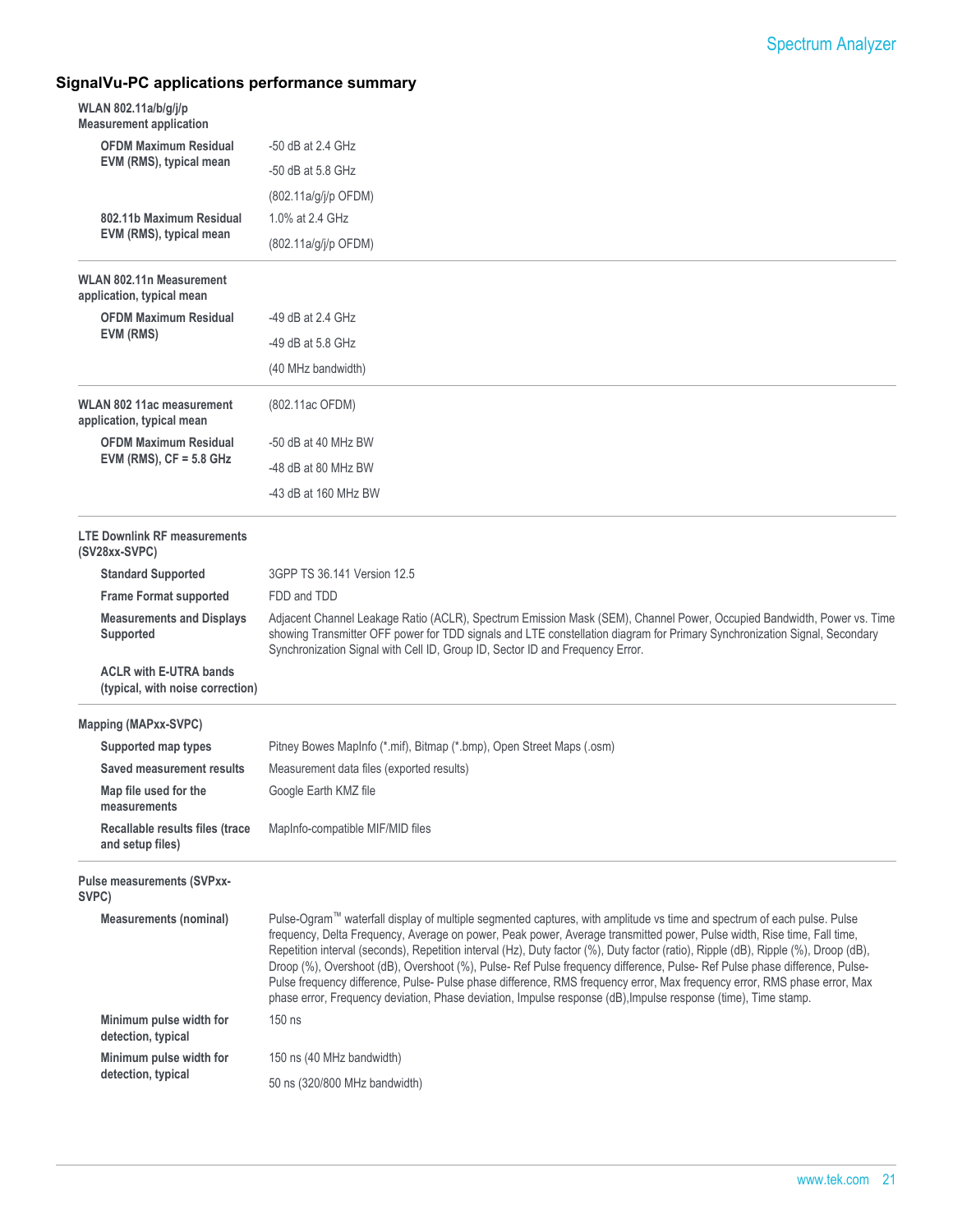## **SignalVu-PC applications performance summary**

| 28 °C, typical                                                                   | Average ON power at 18 °C to For pulses of 300 ns width or greater, duty cycles of .5 to .001, and S/N ratio ≥ 30 dB |
|----------------------------------------------------------------------------------|----------------------------------------------------------------------------------------------------------------------|
| Duty factor, typical                                                             | $\pm 0.2\%$ of reading                                                                                               |
|                                                                                  | For pulses of 450 ns width or greater, duty cycles of .5 to .001, and S/N ratio $\geq$ 30 dB                         |
| Average transmitted power,<br>typical                                            | For pulses of 300 ns width or greater, duty cycles of .5 to .001, and S/N ratio $\geq$ 30 dB                         |
| Peak pulse power, typical                                                        | For pulses of 300 ns width or greater, duty cycles of .5 to .001, and S/N ratio $\geq$ 30 dB                         |
| Pulse width, typical                                                             | $\pm 0.25\%$ of reading                                                                                              |
|                                                                                  | For pulses of 450 ns width or greater, duty cycles of .5 to .001, and S/N ratio $\geq$ 30 dB                         |
|                                                                                  |                                                                                                                      |
| <b>General Purpose Analog</b><br><b>Modulation Analysis Accuracy,</b><br>typical | (0 dBm input at center; 0 dBm Input Power Level, Reference Level 10 dBm, Attenuation = Auto)                         |
| AM demodulation accuracy                                                         | $±2\%$                                                                                                               |
|                                                                                  | (Carrier Frequency 1 GHz, 10 to 60 % Modulation Depth)                                                               |
|                                                                                  | (1 kHz / 5 kHz Input/Modulated Frequency)                                                                            |
| PM demodulation accuracy                                                         | $\pm 3^{\circ}$                                                                                                      |
|                                                                                  | (Carrier Frequency 1 GHz, 400 Hz / 1 kHz Input/Modulated Frequency)                                                  |
| FM demodulation accuracy                                                         | $±1\%$ of span                                                                                                       |
|                                                                                  | (Carrier Frequency 1 GHz, 1 kHz / 5 kHz Input/Modulated Frequency)                                                   |

## **Environmental specifications**

| Atmospherics           |                                    |
|------------------------|------------------------------------|
| Temperature            | <b>RF Converter:</b>               |
|                        | Operating: $0 °C$ to +40 °C        |
|                        | Non-operating: - 20 °C to +60 °C   |
|                        | Controller:                        |
|                        | Operating: $+10$ ° C to $+35$ ° C  |
|                        | Non-operating: -20 °C to +60 °C    |
| Relative humidity non- | <b>RF Converter</b>                |
| condensing, typical    | Operating: 10% to 90%, up to 40 °C |
|                        | <b>Controller</b>                  |
|                        | Operating: 40 to 70 %              |
| Altitude               | <b>RF Converter:</b>               |
|                        | Operating: Up to 2000 m            |
|                        | Non-Operating: Up to 12000 m       |
|                        | Controller:                        |
|                        | Operating: Up to 3000 m            |
|                        | Non-operating: Up to 12000 m       |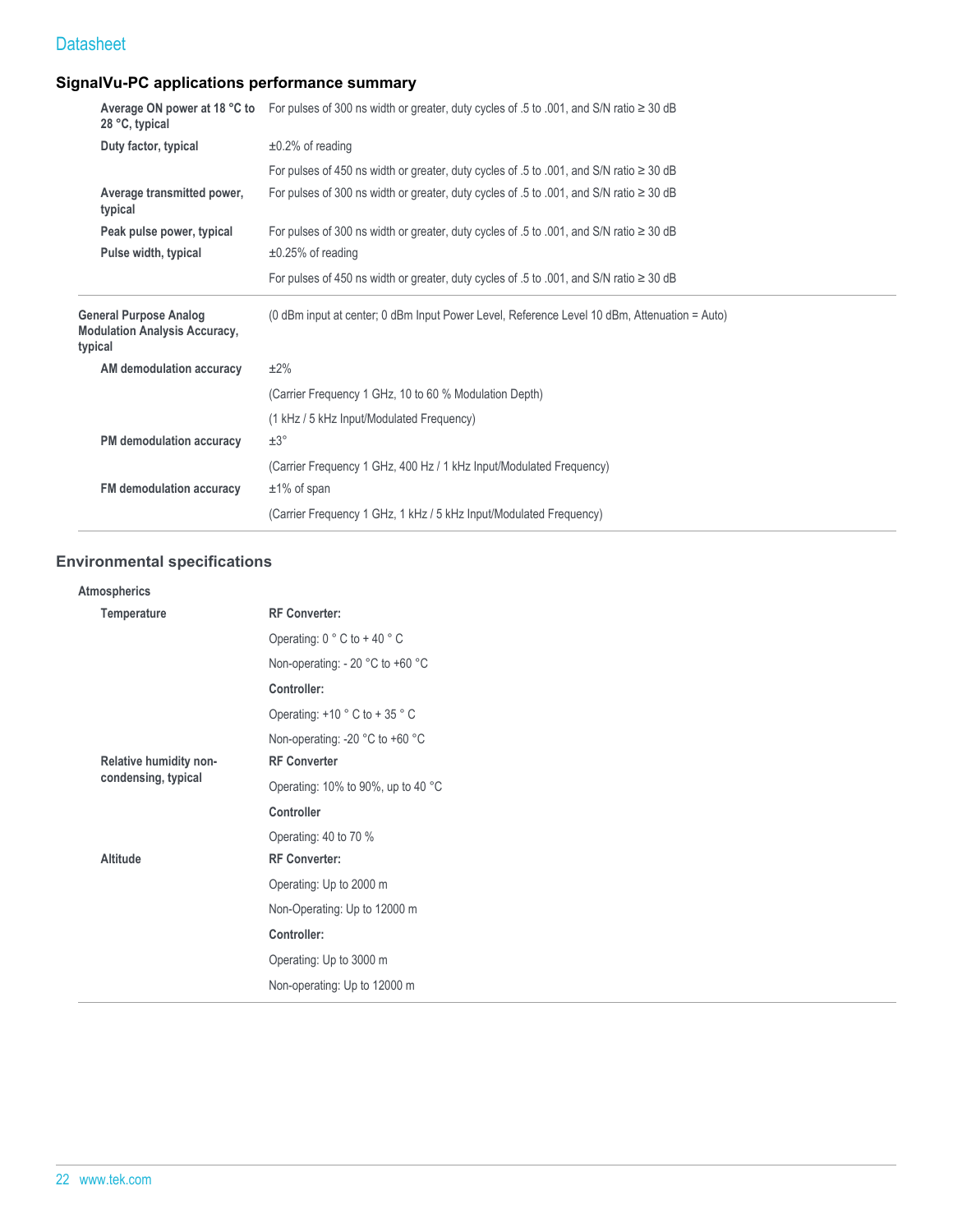## **Installation requirements**

| RSA7100A Maximum Power<br>400 W maximum. Maximum line current is 4.5 Amps at 90 V line.<br>Dissipation (fully loaded)<br>300 W typical<br>CTRL7100A maximum power<br>500 W maximum. Maximum line current is 5.5 Amps at 90 V line.<br>dissipation (fully loaded) |
|------------------------------------------------------------------------------------------------------------------------------------------------------------------------------------------------------------------------------------------------------------------|
|                                                                                                                                                                                                                                                                  |
|                                                                                                                                                                                                                                                                  |
|                                                                                                                                                                                                                                                                  |
| 400 W typical                                                                                                                                                                                                                                                    |
| Cooling (RSA7100A)                                                                                                                                                                                                                                               |
| Bottom/Top<br>44.45 mm (1.75 in)                                                                                                                                                                                                                                 |
| <b>Both sides</b><br>44.45 mm (1.75 in)                                                                                                                                                                                                                          |
| Rear<br>76.2 mm (3.0 in)                                                                                                                                                                                                                                         |
| Cooling (CTRL7100A)                                                                                                                                                                                                                                              |
| Bottom/Top/Both sides<br>6.4 mm $(0.25$ in)                                                                                                                                                                                                                      |
| <b>Front/Rear</b><br>76.2 mm (3.00 in)                                                                                                                                                                                                                           |
| Primary line voltage                                                                                                                                                                                                                                             |
| 100 to 240 V at 50/60 Hz<br>Voltage                                                                                                                                                                                                                              |
| Voltage range limits<br>90 to 264 V at 47 to 63 Hz                                                                                                                                                                                                               |
|                                                                                                                                                                                                                                                                  |

#### **Physical specifications RSA7100A**

| Width      | 445.5 mm (17.54 in) |
|------------|---------------------|
| Height     | 177.1 mm (6.79 in)  |
| Length     | 577.9 mm (22.75 in) |
| New weight | 24.2 kg (53.2 lbs)  |

#### **CTRL7100A characteristics**

| I/O | PCIe 2x USB 3.0 on front panel |
|-----|--------------------------------|
|     |                                |

2x USB 3.0 on rear panel

2x USB 2.0 on rear panel

17 removable drive bays (1 for OS, 16 for RAID)

6 Mini-Display ports

2x 10 Gbit Ethernet

| RAID | <b>RAID option</b>                               | Total time of all records | <b>Expected lifetime of disk</b> |
|------|--------------------------------------------------|---------------------------|----------------------------------|
|      | Option B at 1000 MS/s                            | 55 min                    | 290 hr                           |
|      | Option B at 1000 MS/s, stored unpacked   40 min  |                           | 226 hr                           |
|      | Option C at 1000 MS/s                            | 165 min                   | 900 hr                           |
|      | Option C at 1000 MS/s, stored unpacked   120 min |                           | 680 hr                           |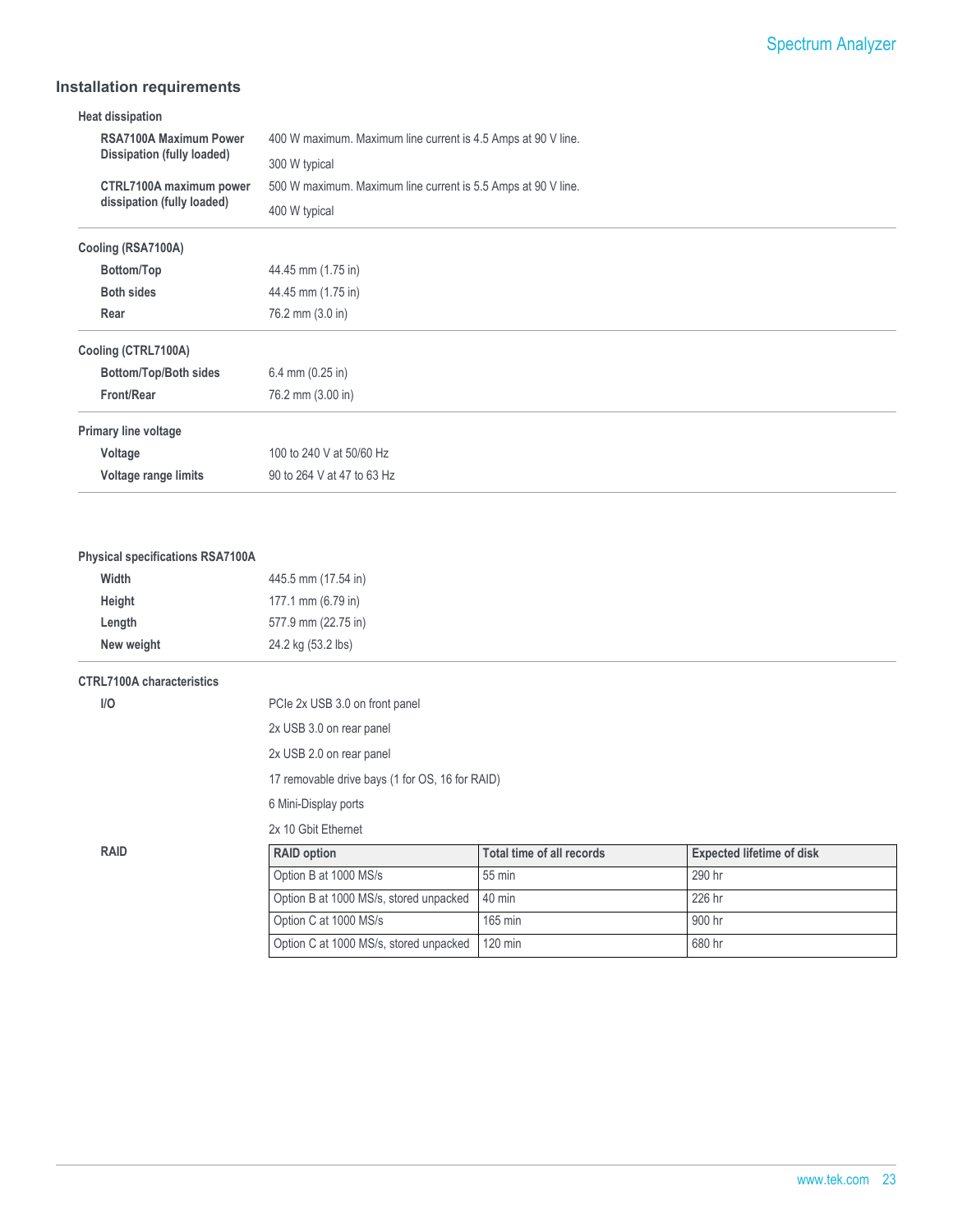| Internal characteristics        | <b>GPU: AMD W9100</b>                                                                                      |  |
|---------------------------------|------------------------------------------------------------------------------------------------------------|--|
|                                 | Dual Intel <sup>®</sup> Xeon <sup>®</sup> Processor E5-2623 v4 (10M Cache, 2.6 GHz)                        |  |
|                                 | Clock 2.6 GHZ                                                                                              |  |
|                                 | Internal Cache 10MB                                                                                        |  |
|                                 | 64GB DDR4 2133 MHz RAM                                                                                     |  |
|                                 | Optional RAID controller and front-panel removable drives supports 4 GB/s streaming and up to 32 TB memory |  |
|                                 | OS: Windows 7                                                                                              |  |
| <b>Physical characteristics</b> | Height: 450.9 mm (17.75 in)                                                                                |  |
|                                 | Width: 177.8 mm (7.0 in)                                                                                   |  |
|                                 | Depth: 660.4 mm (26 in)                                                                                    |  |
|                                 | Weight: 23.8 kg (52.4 lb) with Option C7100-B                                                              |  |

## **RSA7100A interfaces, inputs, and output ports**

| <b>Connectors</b>                             |                                                             |
|-----------------------------------------------|-------------------------------------------------------------|
| <b>RF</b> input                               | 40 GHz Planar Crown bulkhead with 3.5mm female coax adapter |
| <b>External frequency reference</b><br>input  | BNC, female                                                 |
| <b>External frequency reference</b><br>output | BNC, female                                                 |
| Trigger/Sync input                            | BNC, female                                                 |
| Noise source control                          | BNC, female                                                 |
| <b>GPS</b> antenna                            | SMA, female                                                 |
| <b>Status indicators</b>                      |                                                             |
| Power LED                                     | LED, red                                                    |

## **Dynamics**

|                 | <b>Random vibration</b> | RF Converter, Operating: 5-500 Hz, 0.3 G rms                                                                                           |
|-----------------|-------------------------|----------------------------------------------------------------------------------------------------------------------------------------|
| Shock operating |                         | Controller, Operating: 5-500 Hz, 1.0 G rms                                                                                             |
|                 |                         | RF Converter, Operating: 30 G, half-sine, 11ms duration                                                                                |
|                 |                         | RF Converter, Non-operating: 5-500 Hz, 2.45 G rms                                                                                      |
|                 |                         | Controller, Operating: 15 G, half-sine, 11 ms duration                                                                                 |
|                 |                         | Controller, Non-operating: 5-500 Hz, 2.28 G rms                                                                                        |
|                 |                         | (Converter RF attenuator may change states during horizontal shock. To reset, change to any other state and back to desired<br>state.) |
|                 | Shock non-operating     | RF Converter: 30 G, half-sine, 11ms duration                                                                                           |
|                 |                         | Controller: 25 G, half-sine, 11ms duration                                                                                             |
|                 |                         |                                                                                                                                        |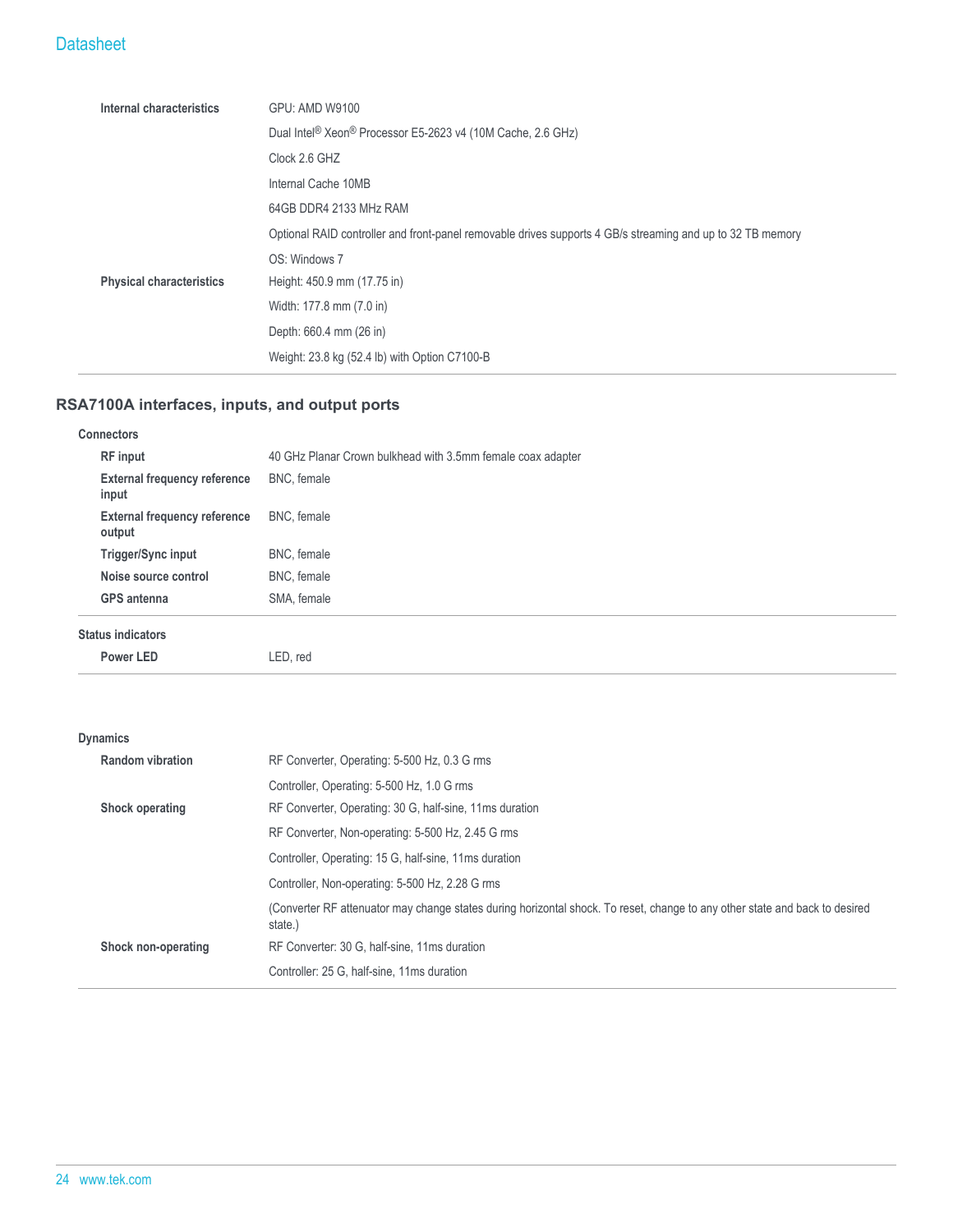## Ordering information

### **RSA7100A**

Real-Time Spectrum Analyzer, up to 800 MHz acquisition bandwidth

**Includes:** Installation and safety manual, 3.5mm Crown Connector-Female, PCIe cable, mouse, keyboard, adapter: Mini-Display Port to HDMI, Mini-Display Port to DVI. Power cables, rack mount kits for acquisition unit and controller. Controller rack-mount is a 'telecom-style'. A server-style rackmount can also be used with the controller, available from third parties.

**Note:** A PC monitor is not included with the RSA7100A. Tektronix recommends the Dell UltraSharp U2414H 23.8 inch Widescreen IPS LCD Monitor, or any monitor that supports Display port, DVI or HDMI input and has a minimum 1920 x 1080 display resolution.

#### **How to order**

When ordering the RSA7100A, you select between two frequency ranges and whether you would like to have an internal GPS receiver and/or an ISO17025 calibration data report.

SignalVu-PC licenses can be ordered as options to the RSA7100A and are installed on the unit during manufacturing, minimizing order complexity and saving you time in configuration upon receiving your instrument. These licenses are node-locked to the RSA7100A controller and can be moved twice over the lifetime of the license. All licenses, including floating licenses, can be ordered separately if greater flexibility is needed.

#### **RSA7100A license options**

| RSA7100A and options                                                                                |             | <b>Description</b>                       |                                                                                                          | <b>Ordering instructions</b> |  |
|-----------------------------------------------------------------------------------------------------|-------------|------------------------------------------|----------------------------------------------------------------------------------------------------------|------------------------------|--|
| <b>RSA7100A</b>                                                                                     |             |                                          | Real-time spectrum analyzer, 320 MHz bandwidth                                                           |                              |  |
| Opt. 14                                                                                             |             |                                          | Frequency range 16 kHz-14 GHz                                                                            | Select one                   |  |
| Opt. 26                                                                                             |             |                                          | Frequency range 16 kHz-26.5 GHz                                                                          |                              |  |
| Opt. GPS                                                                                            |             | <b>GPS</b> receiver                      |                                                                                                          | Select one                   |  |
| Opt. NO GPS                                                                                         |             |                                          | No GPS receiver                                                                                          |                              |  |
| Opt. CAL                                                                                            |             | Calibration report with data (ISO 17025) |                                                                                                          |                              |  |
| Opt. GPS CAL                                                                                        |             |                                          | GPS receiver and calibration report with data (ISO17025)                                                 |                              |  |
| Opt. C7100-A                                                                                        |             |                                          | Controller, no RAID storage                                                                              | Select one                   |  |
| Opt. C7100-B                                                                                        |             |                                          | Controller, RAID storage, 20 minutes recording time at 800 MHz<br>bandwidth (requires STREAMNL-SVPC)     |                              |  |
| Opt. C7100-C                                                                                        |             |                                          | Controller, RAID storage, > 120 minutes recording time at 800 MHz<br>bandwidth (requires STREAMNL-SVPC)  |                              |  |
| Opt. SV09                                                                                           |             |                                          | High performance real time (export class 3A002), node-locked license                                     | Mandatory option             |  |
| SignalVu-PC licenses<br>ordered as options to<br><b>CTRL7100A</b><br>(Factory installed on<br>unit) |             | License type                             | <b>Description</b>                                                                                       |                              |  |
| Opt. B800NL-SVPC                                                                                    | Node locked |                                          | 800 MHz acquisition bandwidth                                                                            |                              |  |
| Opt. STREAMNL-SVPC                                                                                  | Node locked |                                          | Steaming data                                                                                            |                              |  |
| Opt. SVMHNL-SVPC                                                                                    | Node locked |                                          | General Purpose Modulation Analysis to work with analyzer of any acquisition bandwidth and<br><b>MDO</b> |                              |  |
| Opt. SVPHNL-SVPC<br>Node locked                                                                     |             |                                          | Pulse Analysis to work with analyzer of any acquisition bandwidth and MDO                                |                              |  |
| Opt. TRIGHNL-SVPC<br>Node locked                                                                    |             |                                          | Advanced triggers (Frequency Mask, Density) to work with RSA7100A                                        |                              |  |
| Opt. MAPNL-SVPC<br>Node locked                                                                      |             |                                          | Mapping and signal strength                                                                              |                              |  |
| Opt. SV54NL-SVPC<br>Node locked                                                                     |             |                                          | Signal survey and classification                                                                         |                              |  |
| Opt. SVTNL-SVPC<br>Node locked                                                                      |             |                                          | Settling Time (frequency and phase) measurements                                                         |                              |  |
| Opt. SV23NL-SVPC<br>Node locked                                                                     |             |                                          | WLAN 802.11a/b/g/j/p measurement                                                                         |                              |  |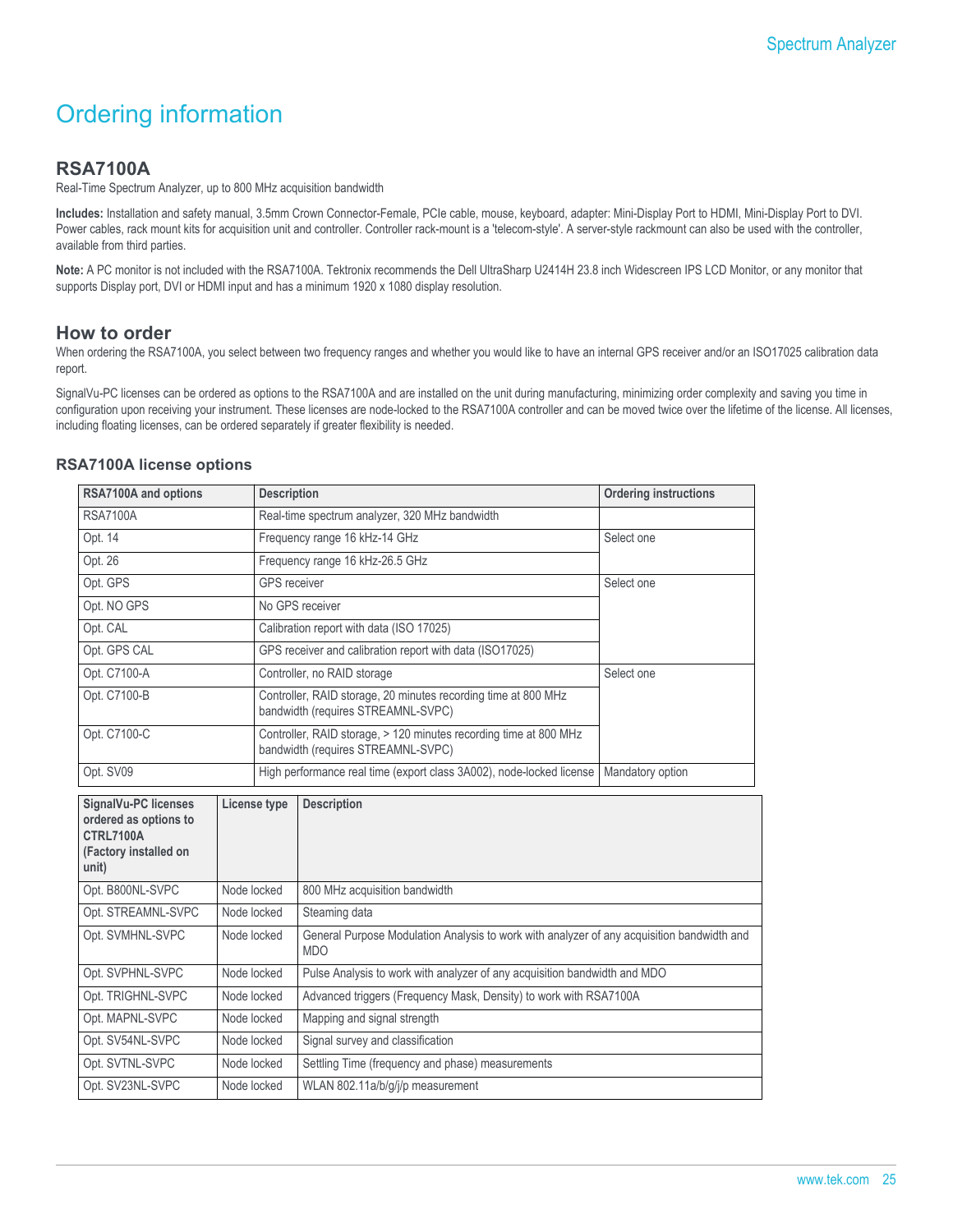| <b>SignalVu-PC licenses</b><br>ordered as options to<br>CTRL7100A<br>(Factory installed on<br>unit) | License type | <b>Description</b>                                                                                                          |
|-----------------------------------------------------------------------------------------------------|--------------|-----------------------------------------------------------------------------------------------------------------------------|
| Opt. SV24NL-SVPC                                                                                    | Node locked  | WLAN 802.11n measurement (requires SV23)                                                                                    |
| Opt. SV25HNL-SVPC                                                                                   | Node locked  | WLAN 802.11ac measurement to work with analyzer of acquisition bandwidth ≤40 MHz and<br>MDO4000B/C (requires SV23 and SV24) |
| Opt. SV26NL-SVPC                                                                                    | Node locked  | APCO P25 measurement                                                                                                        |
| Opt. SV27NL-SVPC                                                                                    | Node locked  | Bluetooth measurement to work with analyzer of acquisition bandwidth $\leq 40$ MHz and<br>MDO4000B/C                        |
| Opt. SV28NL-SVPC                                                                                    | Node locked  | LTE Downlink RF measurement to work with analyzer of acquisition bandwidth ≤40 MHz and<br>MDO4000B/C                        |
| Opt. SVANL-SVPC                                                                                     | Node locked  | AM/FM/PM/Direct Audio Analysis                                                                                              |
| Opt. SVONL-SVPC                                                                                     | Node locked  | <b>Flexible OFDM Analysis</b>                                                                                               |
| Opt. CONNL-SVPC                                                                                     | Node locked  | SignalVu-PC live link to the MDO4000B/C series mixed-domain oscilloscopes                                                   |

## **Language options for the RSA7100A**

| Opt. L <sub>0</sub> | English manual            |
|---------------------|---------------------------|
| Opt. L <sub>5</sub> | Japanese manual           |
| Opt. L7             | Simplified Chinese manual |
| Opt. L10            | Russian manual            |
| Opt. L99            | No manual                 |

## **Power plug options**

| Opt. A0                | North America power plug (115 V, 60 Hz)                              |
|------------------------|----------------------------------------------------------------------|
| Opt. A1                | Universal Euro power plug (220 V, 50 Hz)                             |
| Opt. A <sub>2</sub>    | United Kingdom power plug (240 V, 50 Hz)                             |
| Opt. A3                | Australia power plug (240 V, 50 Hz)                                  |
| Opt. A4                | North America power plug (240 V, 50 Hz)                              |
| Opt. A5                | Switzerland power plug (220 V, 50 Hz)                                |
| Opt. A6                | Japan power plug (100 V, 50/60 Hz)                                   |
| Opt. A10               | China power plug (50 Hz)                                             |
| Opt. A11               | India power plug (50 Hz)                                             |
| Opt. A12               | Brazil power plug (60 Hz)                                            |
| Opt. A99               | No power cord                                                        |
| <b>Service options</b> |                                                                      |
| Out <sub>63</sub>      | Complete Care 3 Years (includes loaner, scheduled calibration, and m |

| Opt. G3 | Complete Care 3 Years (includes loaner, scheduled calibration, and more) |
|---------|--------------------------------------------------------------------------|
| Opt. G5 | Complete Care 5 Years (includes loaner, scheduled calibration, and more) |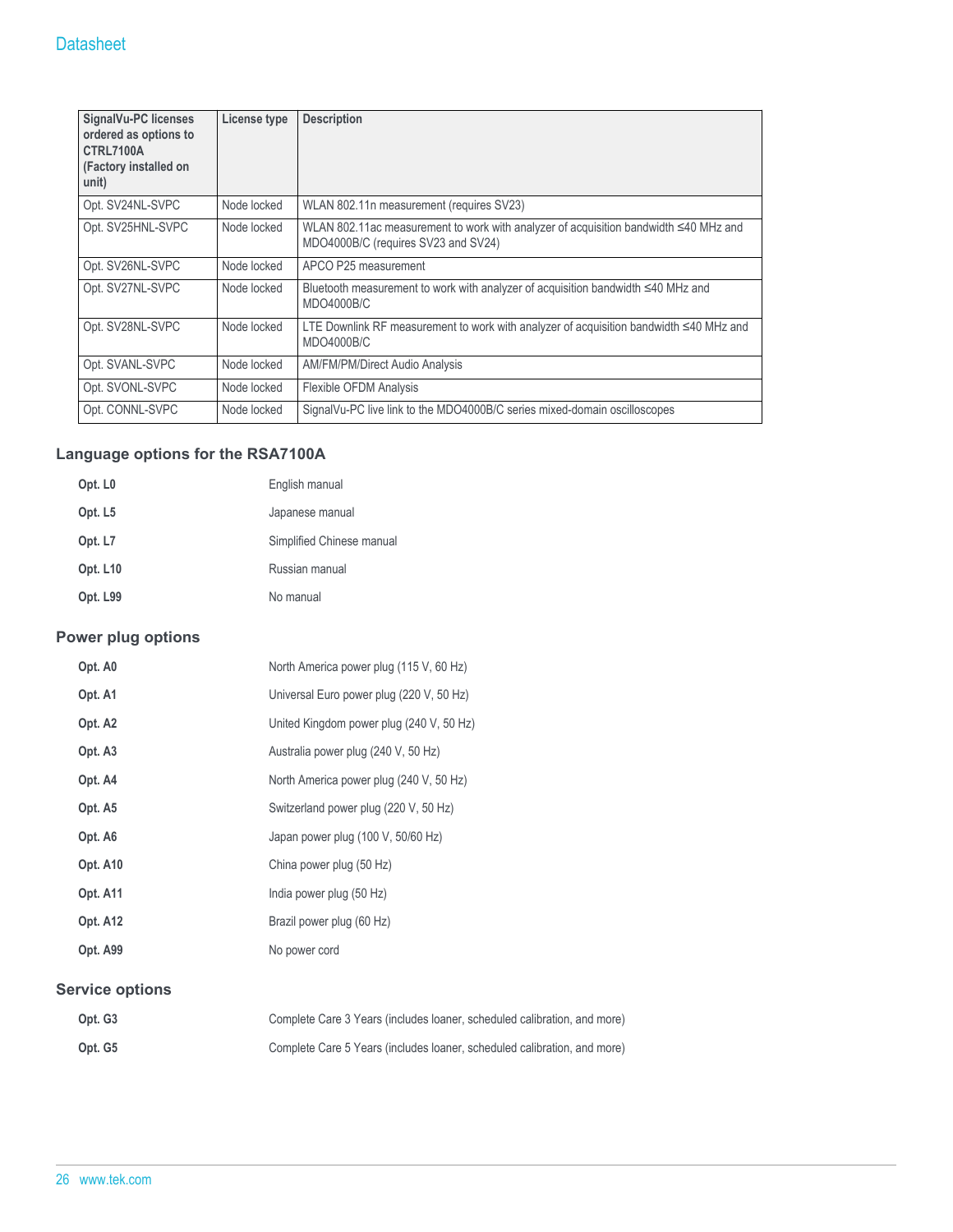#### **Complimentary products**

DataVu-PC is recommended for users who record data using the RSA7100A streaming and RAID options. Ordering information for DataVu-PC is shown below. See the separate DataVu-PC datasheet for details on licensing, minimum PC requirements, features, and functions.

#### **DataVu-PC ordering information**

DataVu-PC is distributed via [www.tek.com.](HTTP://WWW.TEK.COM) Hard copy versions of the software are not available. An operation manual is distributed in .pdf format with the software.

| Nomenclature                | License type | <b>Description</b>                                                      |
|-----------------------------|--------------|-------------------------------------------------------------------------|
| DVPC-SPAN50NL               | Node locked  | Base version, DataVu-PC operation on acquisitions to 50 MHz bandwidth   |
| DVPC-SPAN50FL               | Floating     |                                                                         |
| DVPC-SPAN200NL <sup>1</sup> | Node locked  | Base version, DataVu-PC operation on acquisitions to 200 MHz bandwidth  |
| DVPC-SPAN200FL              | Floating     |                                                                         |
| DVPC-SPAN1000NL             | Node locked  | Base version, DataVu-PC operation on acquisitions to 1000 MHz bandwidth |
| DVPC-SPAN1000FL             | Floating     |                                                                         |
| DVPC-SMARKNL                | Node locked  | DataVu-PC smart markers and time overview (requires base version)       |
| DVPC-SMARKFL                | Floating     |                                                                         |
| <b>DVPC-PULSENL</b>         | Node locked  | DataVu-PC pulse analysis (requires DVPC-SMARKNL)                        |
| <b>DVPC-PULSEFL</b>         | Floating     |                                                                         |

#### **CTRL7100A: Additional controllers for the RSA7100A**

Additional controllers are available for the RSA7100A should you need to have controllers in multiple locations. The CTRL7100A is identical to the unit included with the RSA7100A. For detailed ordering information, see the CTRL7100A datasheet on www.Tek.com.



Tektronix is registered to ISO 9001 and ISO 14001 by SRI Quality System Registrar.



Product(s) complies with IEEE Standard 488.1-1987, RS-232-C, and with Tektronix Standard Codes and Formats.

<sup>1</sup> DataVu-PC can open files recorded in 16-bit .XDAT format from any source. If you have a data source that records at 50 MHz to 200 MHz bandwidth, such as a Tektronix RSA5000 or RSA6000 series spectrum analyzer with a third-party recording solution, choose DVPC-SPAN200.